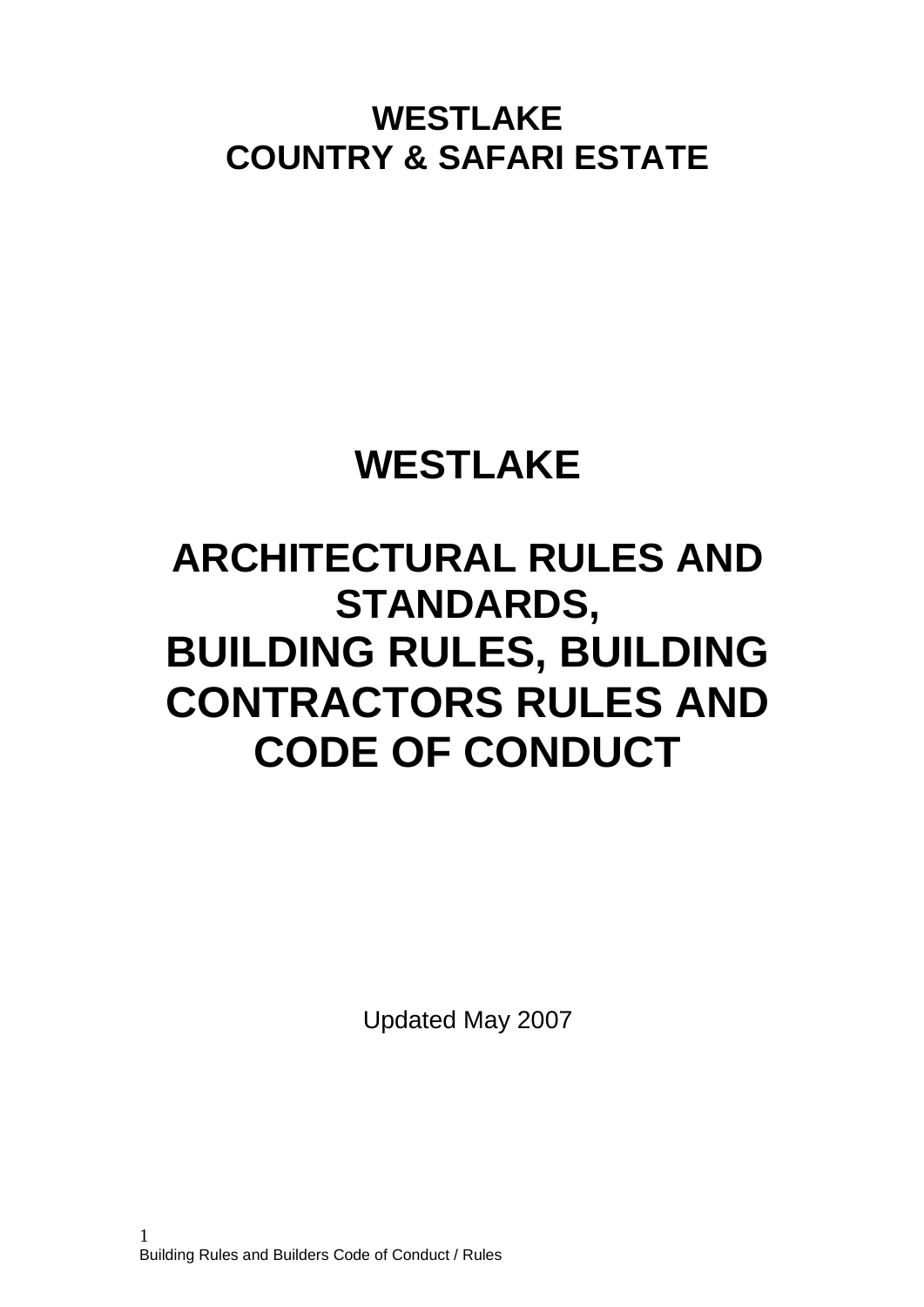## **BOARD OF DIRECTORS FORWARD**

Welcome to Westlake Country and Safari Estates, we hope that your association with our Board, Management and Estate will be both beneficial and rewarding.

This document forms part of an introduction and induction into the way that you will design the home to be built on the Estate and in the case where an architect may also be the project manager, how you will conduct yourself, your builders and your sub-contractors on our Estate.

If you are a building contractor or sub contractor on our Estate, these rules will apply to you as well, so please ensure that you and your management staff are fully conversant with them.

Should you at any time have any queries with regard to the design or conduct of building operations, please do not hesitate to call on us.

Please note that the Architectural, Building and Builders Rules have been incorporated into this one document, and both Architects and the Building Contractor are bound by the Rules if building on the Estate.

We fully intend to police these rules with a zero tolerance attitude, and if the architect, builder or contractor is found to transgress them either wilfully or negligently on four occasions, you risk a heavy fine and/or your work and entry privileges will be revoked and you will be removed from the Estate.

**BOARD OF DIRECTORS APRIL 2007**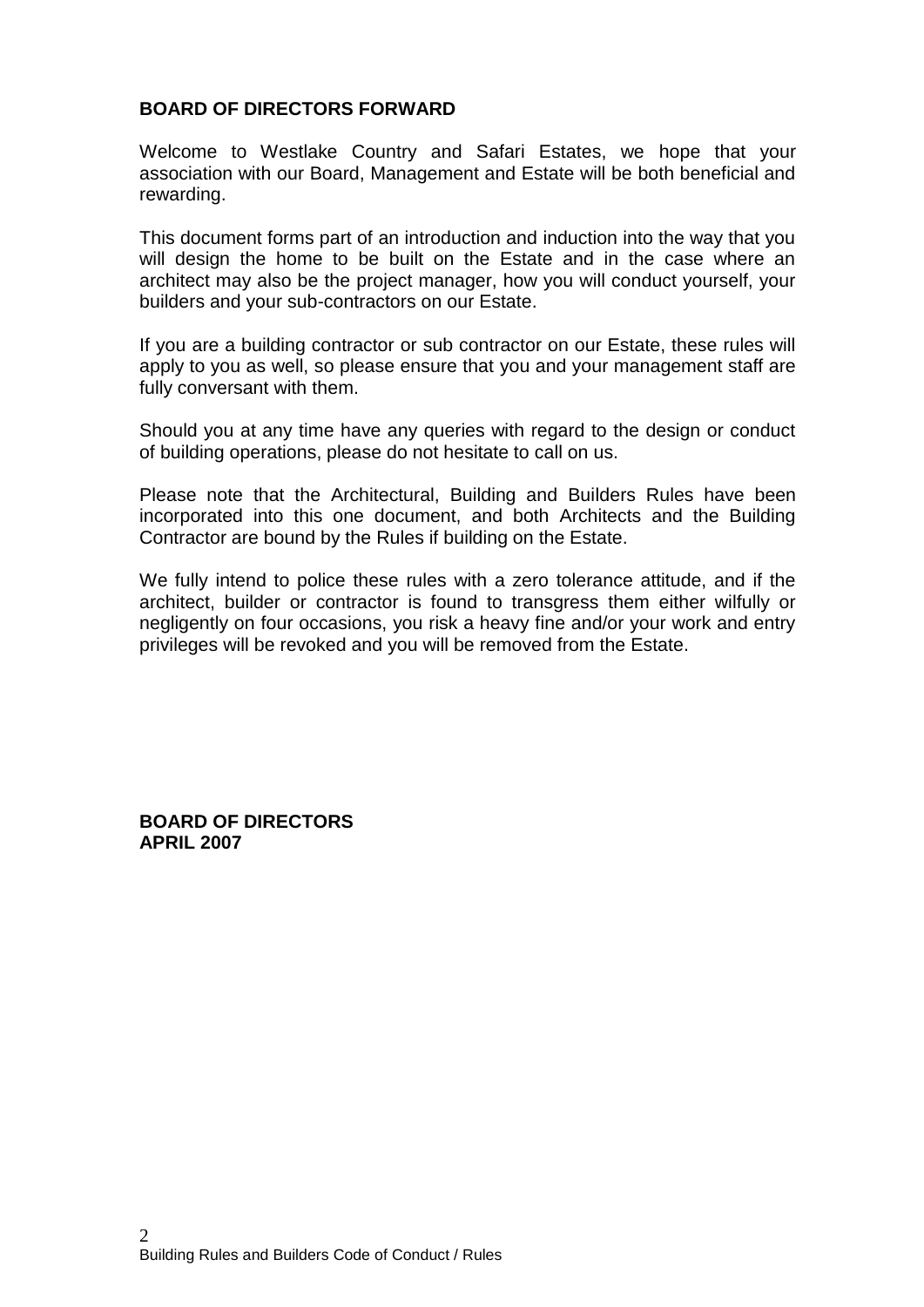# **SECTION A ARCHITECTURAL RULES**

- 1. Introduction and Applicability
- 2. Style
- 3. Procedure
- 4. Town Planning
- 5. Fencing and Security
- 6. External Fittings, Features and Fixtures
- 7. Patios and Garages
- 8. Landscaping
- 9. Swimming Pools, Decks and Jetties
- 10. Site, trees, open spaces and wildlife
- 11. Building lines
- 12. Height
- 13 Levels
- 14. Plan Forms and General Appearance
- 15. Windows and Doors
- 16. Roofs
- 17. Pergolas, Covered terraces, Awnings, Decks and Jetties
- 18. Sewerage, waste and down pipes
- 19. Outbuildings and kitchen yards
- 20. Television aerials, solar panels, satellite dishes and pool pumps
- 21. Fencings and walls
- 22. Identification and marking of properties
- 23. Entrances and guest parking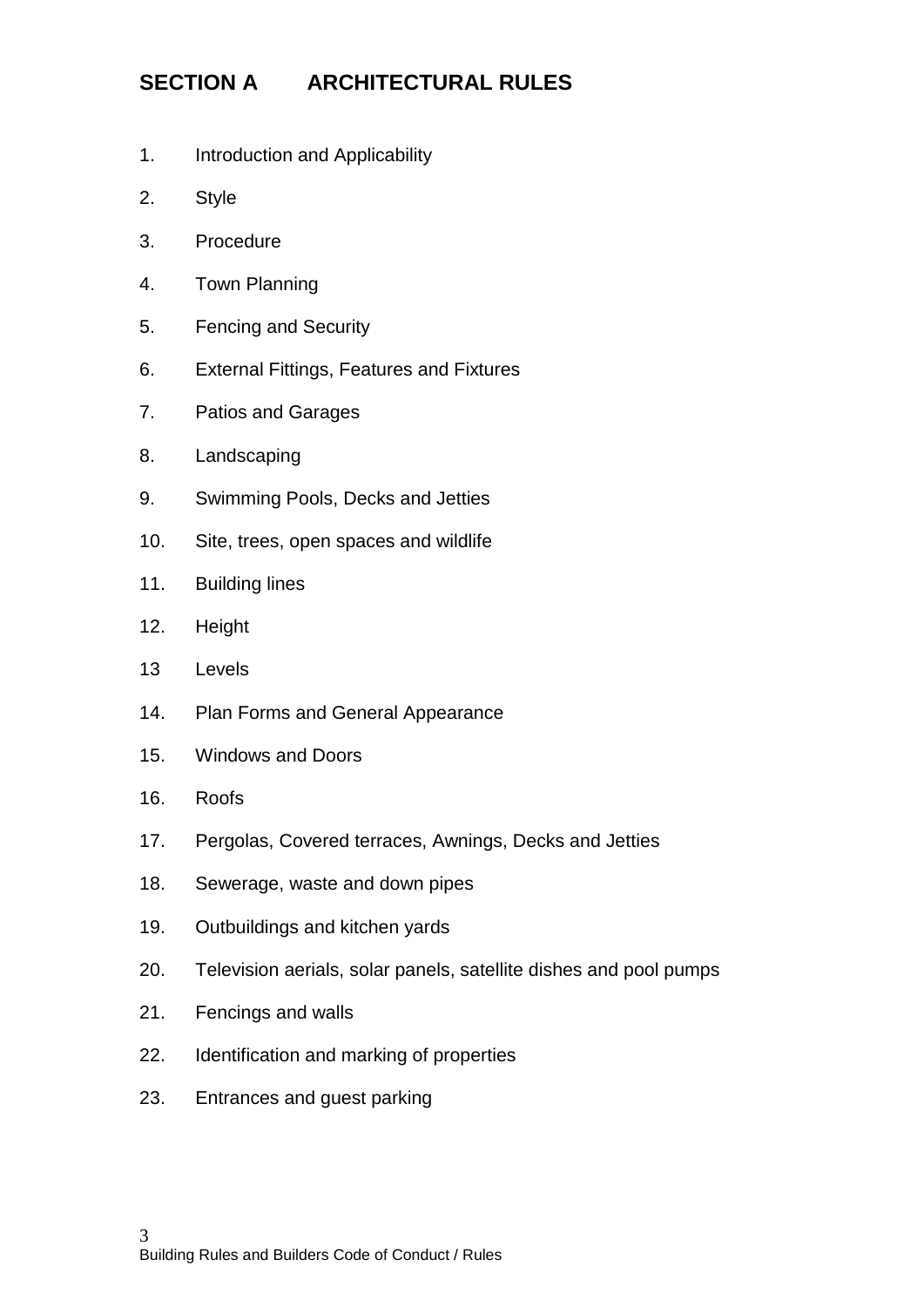# **SECTION B BUILDING RULES**

Board of Directors Forward

# **SECTION B1 Building Contract Rules**

- 1. Introduction
- 2. General

## **SECTION B2 Procedures for building Contractors/ Code of Conduct**

- 1. Introduction
- 2. Qualification of Contractors
- 3. Description and Definition of "Contractor"
- 4. Requirements for building commencement
- 5. Site commencement procedure
- 6. Procedures during construction
- 7. Connection information, pipes and sleeves
- 8. Completion procedure

#### **B3 CONDUCT RULES FOR BUILDING CONTRACTORS, SUB-CONTRACTORS AND SUPPLIERS, OPERATING WITHIN WESTLAKE COUNTRY AND SAFARI ESTATE**

- 1. Site access and exit
- 2. Hours of work, vehicles and security
- 3. Contractors labour
- 4. Discipline
- 5. Fines and disciplinary hearings
- 6. Housekeeping and tidiness
- 7. General
- 8. Acknowledgement
- 9. Signatures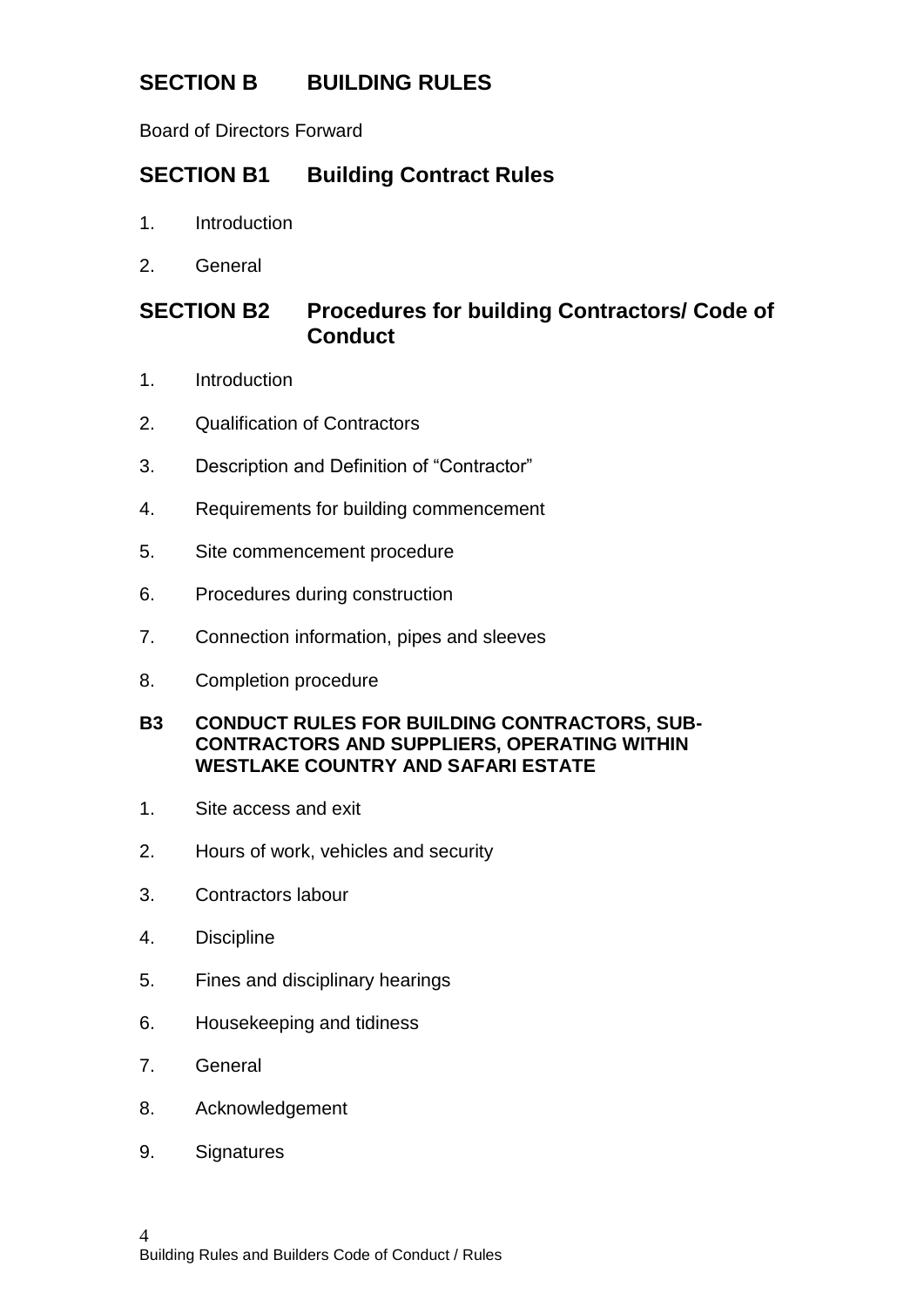- 10. Annexure A Builders audit form
- 11. Annexure B Building procedure checklist.
- 12. Annexure C Plan approval
- 13. Annexure D Final Building inspection list.
- 14. Annexure E Final Inspection of residence (Builders deposit refund).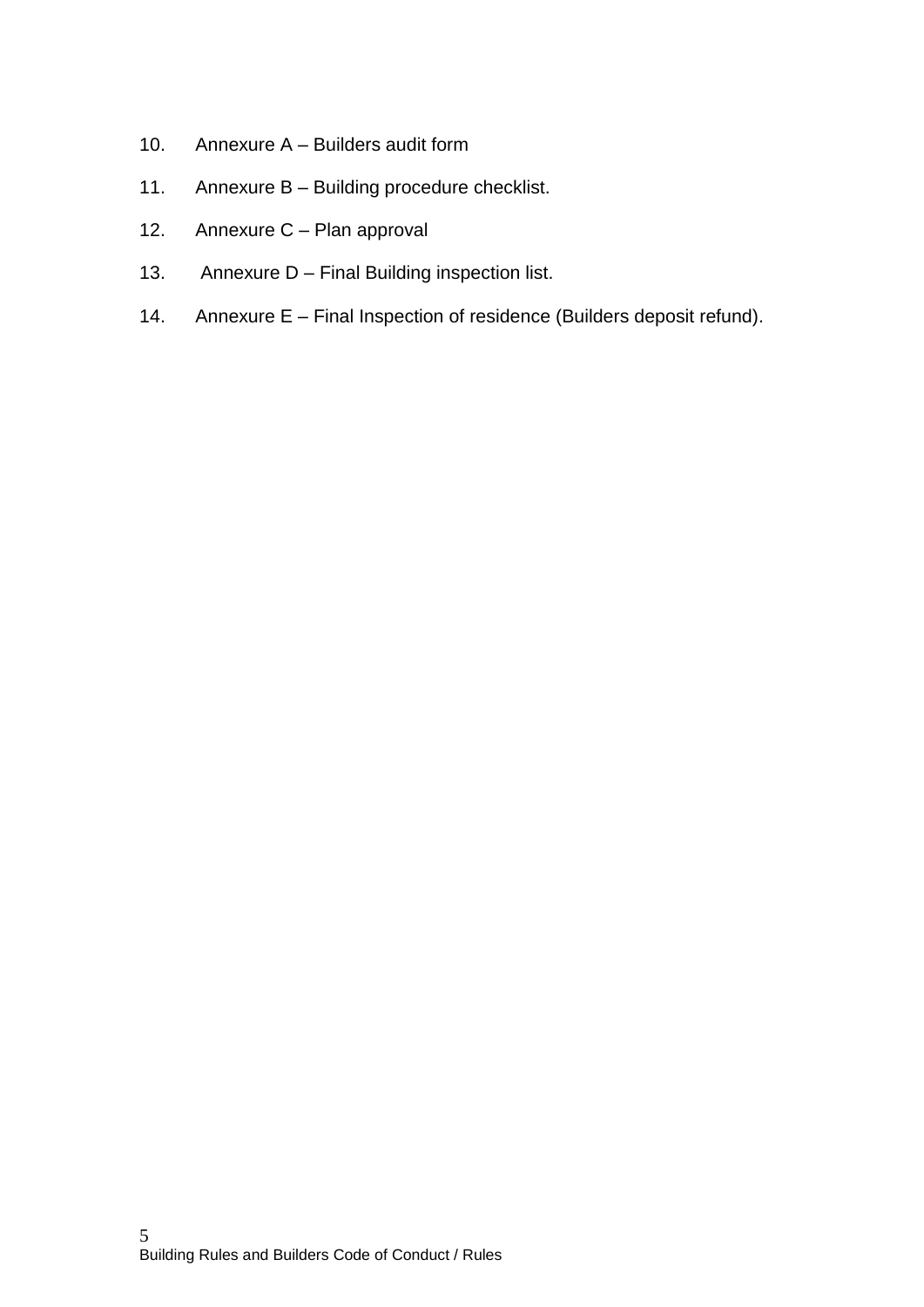## **ARCHITECTURAL RULES**

#### **1 Introduction and Applicability**

1.0 These Rules shall apply to any person designing, project managing, building, altering, or adding to any house or erf on the Estate. It shall further be applicable to any person, whether natural or juristic who intends to undertake any work on the estate, including but not limited to gardening, landscaping, paving, and painting.

In order to ensure that this development has the least possible impact on the natural beauty of the site, and that styles of Architecture do not conflict to the detriment of the estate as a whole and the investment value of the project, an architectural concept to establish and maintain character for the development has been adopted.

The implementation and maintenance of a unified character is a condition of purchase of the site. The design criteria set out herein are in addition to the building regulations imposed by the local and national authority.

- 1.1 The Westlake Home Owners Association ("WHOA") has imposed certain rules relating to the aesthetics, designs and external appearance of all buildings, structures, features and landscaping in the Estate. All houses (including outbuildings) shall be designed to conform with this architectural style, and to the satisfaction of the delegated and authorised Aesthetics Committee of the WHOA. Any additions, alterations and extensions must be consistent with the style, finishes and appearance of existing buildings.
- 1.2 Plans with necessary details must be submitted and approved in writing by the WHOA before commencement. These plans will then also require approval by the Madibeng Local Council ("the Council").
- 1.3 The restrictions set out in these Architectural Rules are in addition to any restrictions imposed in terms of conditions of title, town planning schemes or National or any other building regulations. Notwithstanding that any plans or improvements may comply with any such restrictions imposed by third parties, the approval of any plans or improvements with the Estate shall be at the sole discretion of the WHOA. Similarly, compliance with restrictions imposed by the WHOA shall under no circumstances absolve the owner from the need to comply with restrictions imposed by third parties, nor shall the WHOA's approval be construed as permitting any contravention of restrictions imposed by any authority having legal jurisdiction.
- 1.4 The WHOA has the right in its discretion and from time to time, to depart from these rules, provided that such departure is intended to enhance the overall aesthetics of the Estate.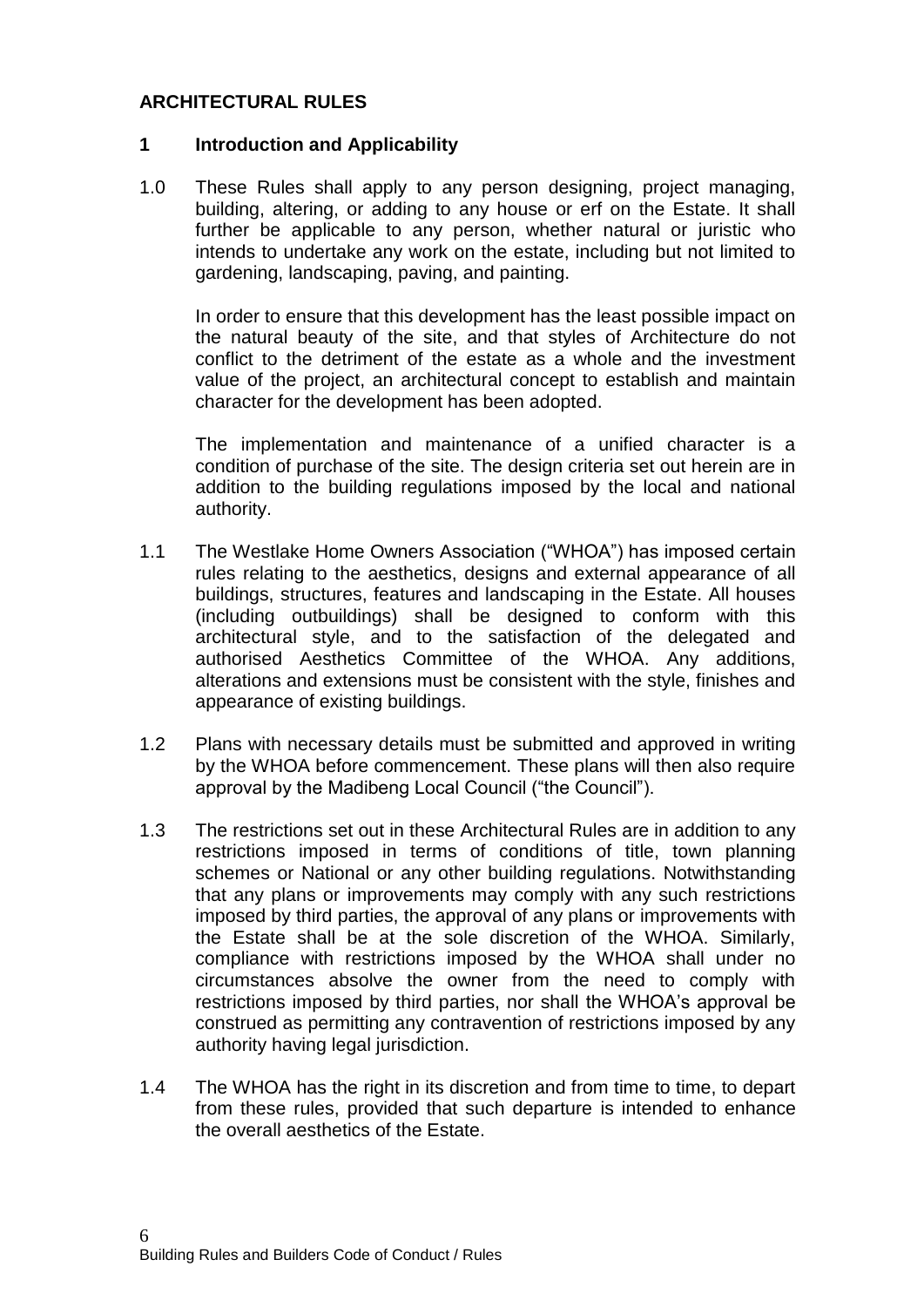1.5 The decision on whether or not the plans for a house addition or alteration comply with the approved architectural style shall be at the sole discretion of the WHOA, but the following principal guidelines will apply. References must also be made to the following section :- Design and Specification Schedules.

## **2. Style**

The WHOA conceptualise adequate choice to satisfy your personal taste within the theme European-Rural: Tuscany, Provence -Mediterranean. This theme will enhance co-ordinate and complement. Choose between existing available plans, with small changes or design your own home according to your personal taste and needs within the architectural guidelines.

External Design Criteria shall be as detailed in Architectural Specifications – Annexure "D"

## **3. Procedure**

- 3.1 No building operation shall commence without completion and signoff of the Building and architectural checklist, as well as a signing off of the plans by the Estates nominated architect and the aesthetics committee.
- 3.2 No building may be erected or altered without prior approval by the WHOA of the aesthetic design of the proposed construction. This does not apply to internal amendments to existing buildings.
- 3.3 Plans for the construction of, or alterations to, buildings must be approved by the WHOA prior to commencement. Approval will only be considered if monthly levies are up to date.
- 3.4 Should any provision of this design manual be regarded as contrary to The National Building Regulations, then The National Building Regulations shall prevail.
- 3.5 The WHOA may approve waivers of any mandatory specifications under special circumstances where such waivers are recommended by a consultant architect for structural reasons.
- 3.6 Working drawings one colour and three copies must be submitted to the WHOA together with the prescribed fee of:
	- a. R750.00 for alterations/additions;
	- b. R2 500.00 for new plans;
	- c. R 500.00 for revision after approval.

All prices exclude VAT. The plans will be scrutinised and stamped prior to submission to the local authority. An extra copy is to be submitted for the WHOA records.

3.7 All buildings to be erected on this Erf will, on completion, be subject to an engineering certificate, issued by a professional engineer.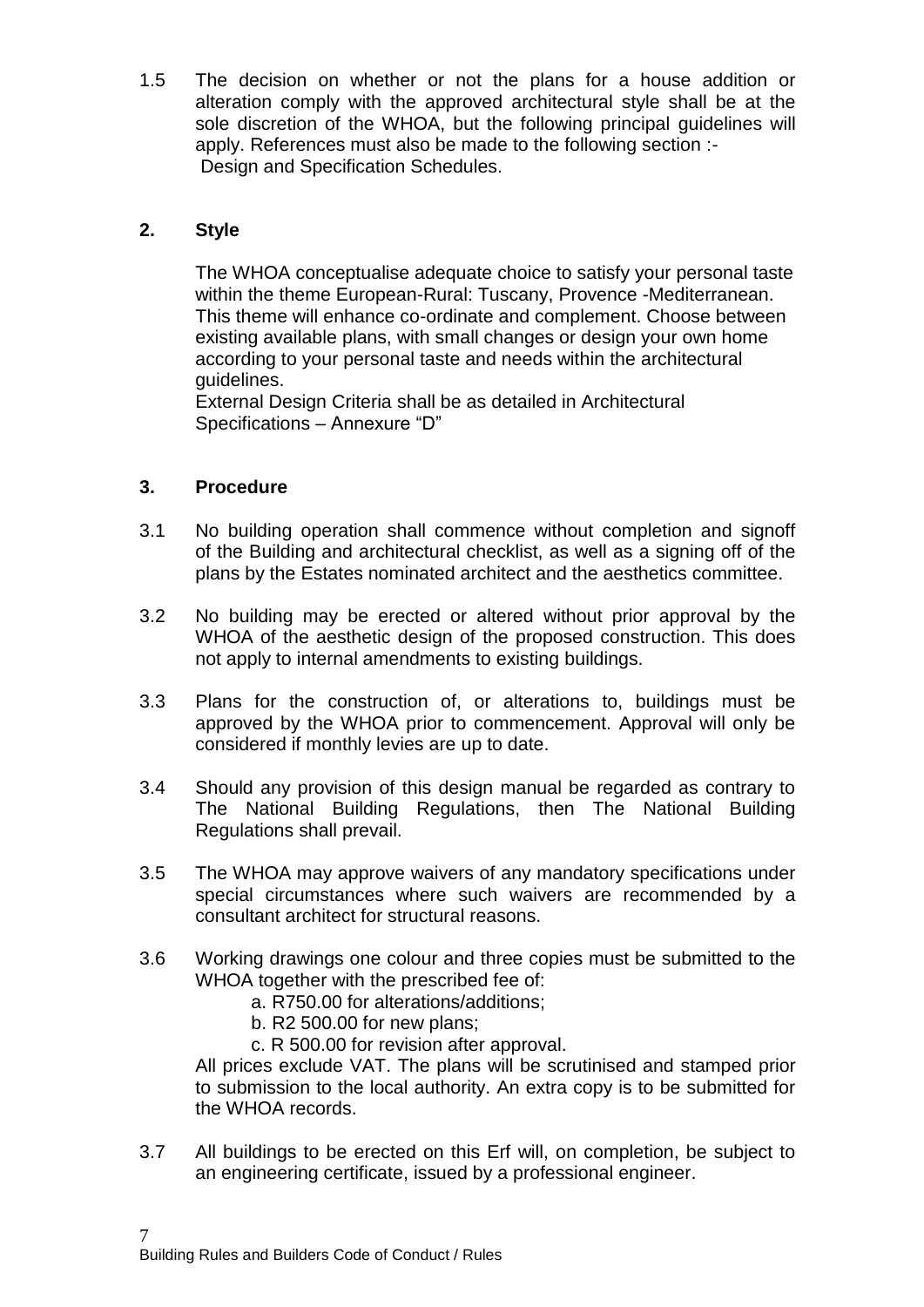## **4. Town planning**

- 4.1 Only one dwelling per erf is permitted.
- 4.2 No houses will be permitted which are less than 130m² in size, excluding garage and patio. Maximum coverage is 50% of erf area. Measurement includes areas which are both roofed and with a surface bed, including garage and patio.
- 4.3 No part of the concrete floor slab may exceed 300mm above natural ground level unless due to the slope of the land and then with WHOA approval.
- 4.4 No partially completed structures or surface beds structures may be left unfinished. Once building commences, the work must continue uninterrupted through to completion.
- 4.5 Plans for swimming pools, decks and jetties must be submitted and approved of by the WHOA, as per any other external building works, before work may commence. Pools and ancillary equipment may not extend over any property boundaries, Decks may extend over boundaries on waterfront stands.
- 4.6 It is an express condition of the Council that plans for swimming pools, and decks must also be submitted to them for approval, before work may commence, and engineer's certificates may be required.
- 4.7 External walls: Exterior paint colours to be approved by the WHOA prior to application.

## 5. **Fencing and Security**

- 5.1 On wilderness area or Waterfront Boundaries, and parallel to this, fences/walling is discouraged for practical needs, a 1.0 m fence/wall is permitted, and, if by mutual neighbour agreement, can be returned along a portion of the side boundaries.
- 5.2 If for reasons of privacy ( for example to screen a swimming pool) it is desired to provide a visually impenetrable barrier between the house, and the street or wilderness area, such barrier shall be achieved by means of planting of trees and shrubs. On waterfront properties, the planting of trees and shrubs must not impede any view lines.
- 5.3 No security spikes or razor wire and electric shock wires or any similar devices shall be permitted on houses or house fences.
- 5.4 Plain horizontal burglar bars are permitted fitted in or onto the timber window frame on the inside only and to opening sections only in a dark brown colour.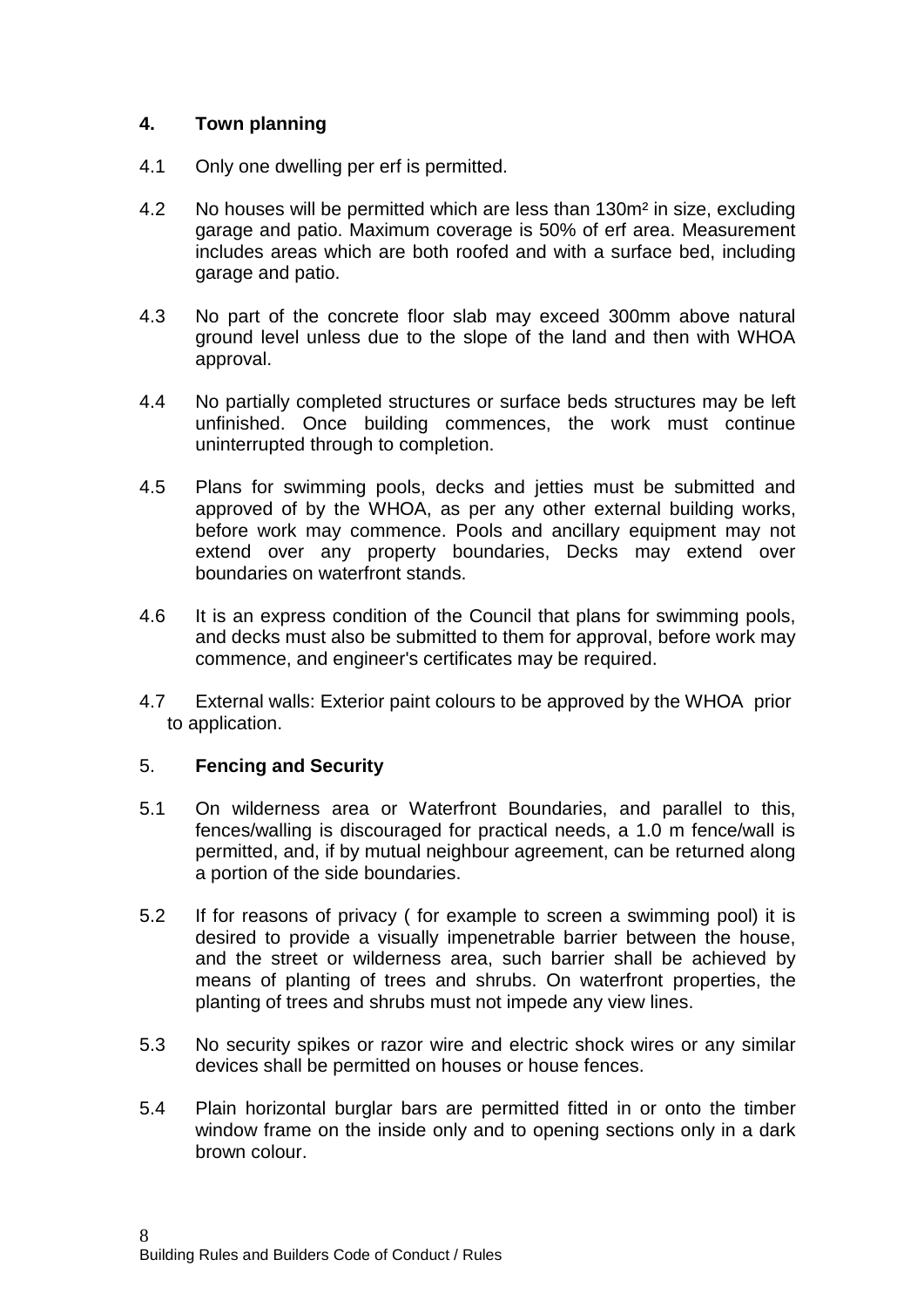5.5 External security grilles, shutters and roll-up/sliding security grilles are not permitted and if especially required, may only be fitted on the inside of sliding doors or windows in dark brown only. Grilles or gates used to un-enclosed patios are expressly not allowed.

## **6 External Fittings, Features and Fixtures**

- 6.1 Light pollution is a sensitive environmental issue, and must be reasonably controlled, particularly in this rural setting.
- 6.2 All external light fittings to be approved by the WHOA aesthetics committee so as to be uniform in appearance. Garden and feature lighting shall be at the discretion of the WHOA, and floodlighting only permitted in controlled circumstances, that will not effect neighbours, or the estate.
- 6.3 No Street or stand numbers or house names shall be displayed other than the approved or registered stand numbers. The design shall be determined by the WHOA. No letterboxes are permitted. Numbers or designs not complying with the above, to identify stands shall be submitted to the aesthetics committee prior to erection.
- 6.4 Fixtures and other items such as wash lines, air-conditioning ducts and units, swimming pool pumps, satellite dishes, solar heating panels, skylights, evaporative cooling radiators, kennels, etc, should be sited discreetly as possible out of view of roadways, wilderness areas, parks, common areas, neighbours and waterfront.
- 6.5 The paint colours of these fittings where possible should be so as to camouflage them, and to closely match any background colour. All exterior paint colours to be approved by the WHOA.
- 6.6 For unusual, pool or other feature items, ornamentation and embellishments, which may effect the visual appearance of a property, consent must be given by the WHOA before installation.
- 6.7 Canvas type blinds and window awnings are permitted, with the consent of the WHOA in various approved colours, designs and types. Approved colours, designs and types to be determined by the aesthetics committee prior to installation.

## **7. Patios and Garages**

- 7.1 In keeping with the local climatic conditions, the architectural style includes for covered patios integrated into the overall house and roof structure.
- 7.2 With consent of the WHOA, matching timber framed and glazed sliding or slide-folding doors may be fitted to enclose the patio.
- 7.3 Adjustable aluminium patio roof covers are not permitted.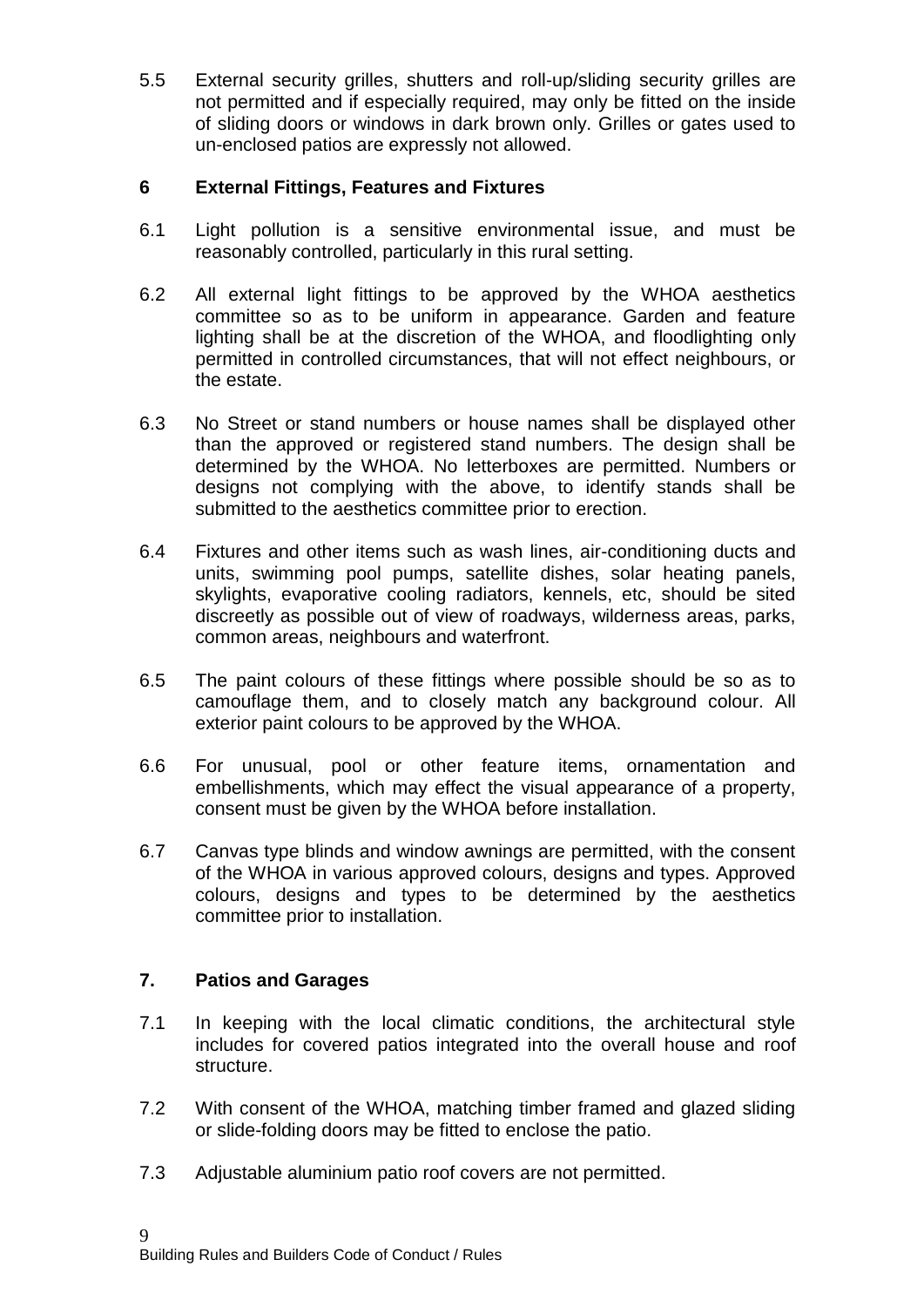7.4 Only bona-fide entertainment gazebos on the living/entertainment side of the house will be considered, and shall match the house design and appearance. To protect neighbour's views, gazebos or roof structures are not permitted which interfere with view lines, or on decks that overhang or go beyond the embankment of waterfront properties. Approval of such structures must be obtained from the WHOA in writing.

## **8. Landscaping**

- 8.1 The WHOA reserves the right to impose, at it's sole discretion, any restraints or insist on changes being made to, incompatible designs or plantings of gardens. Indigenous trees and shrubs are recommended and promoted
- 8.2 The owner is to landscape his entire property, including panhandle if applicable, and may include landscaping onto the sidewalk if a natural extension of the design, but without obstructing pedestrians.

## **9. Swimming Pools, Decks and Jetties**

- 9.1 Swimming pools should be either safety-netted or the swimming pool must be fenced. Pool nets or covers are recommended.
- 9.2 Standard plans, suitable for Council submission, drawn by the specialist contractor, must first be approved of by the WHOA, with:
	- a) Dimensioned plan, section and elevation, to scale 1:100 or 1:50 and dimensioned site plan 1:200 if also necessary;
	- b) Position of buildings and boundaries and existing neighbours pools, buildings, the extent of paving, the high water line etc. to be indicated;
	- c) Stand no, street name, North point etc;
	- d) Details of materials, colours and finishes;
	- e) The position of the motor pump and housing, and backwash wastewater connection to the sewer, to be indicated on the plan;
- 9.3 The visual impact of pools, water falls and other features onto neighbours and the wilderness area must be considered, and may require shrub screening.

## **10. Site, trees, open space and wildlife**

10.1 The stands are larger than necessary to enable residents to leave a large part of the stand undeveloped and to blend into the natural areas adjacent to all stands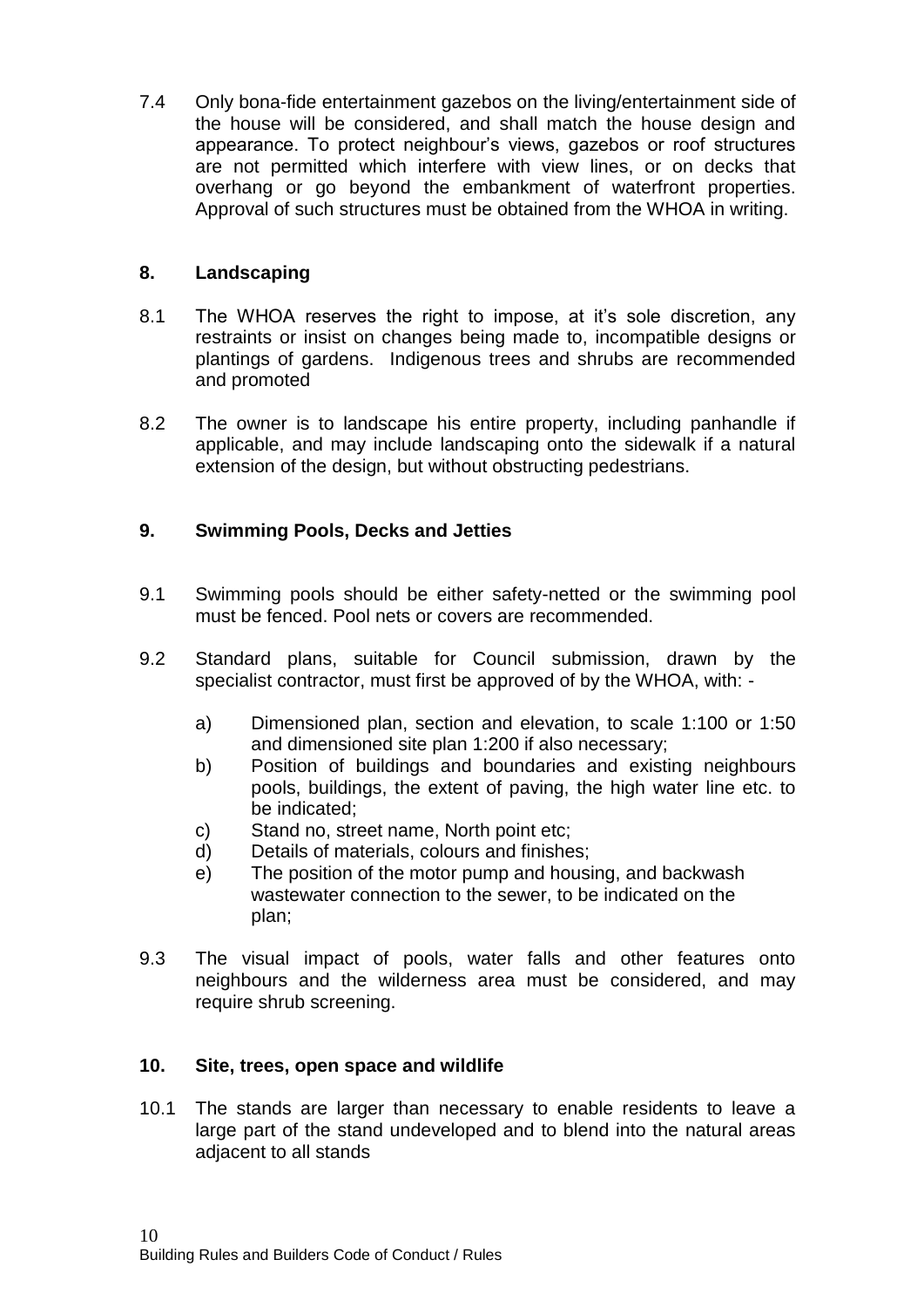- 10.2 Each Owner shall be responsible for the landscaping and maintenance of the sidewalk adjacent to his property.
- 10.3 If an Owner neglects the provisions of par 10.2 the WHOA will execute the required work and charge the owners for such work.
- 10.4 Certain open spaces will be landscaped by the WHOA and maintained by the WHOA.
- 10.5 Water features: The use of water features is encouraged.
- 10.6 Storm water drainage: Storm water collected on the internal roads will be dispersed to a suitable drainage course downstream of the proposed development.
- 10.7 Water reticulation: Pipe network will be provided with individual stand connections and adequate provision for fire protection.
- 10.8 Sewerage: All stands will be connected to a piped sewerage reticulation system at the lowest end of each property to all drainage to the sewer works.
- 10.9 Waterfront property owners who alter their erosion protection measure and/or embankment wall must:
	- a) Sign an indemnity
	- b) Provide drawings and engineers' certificate for WHOA approval

#### **11. Building Lines**

- 11.1 The local authority set the building lines, except in so far as they may be modified by this document and annexures.
- 11.2 The siting of buildings and their height must not unreasonably affect the amenities and site lines of adjacent properties. The WHOA's decision in this regard will be binding on all concerned.
- 11.3 The position of the 50-year flood line is to be noted. No buildings are to be erected beyond this line.
- 11.4 The location of the garage and outbuildings to be approved by the WHOA, having regard to buildings either proposed or erected on adjacent erven.
- 11.5 Buildings shall be a minimum of two metres from side boundaries except where designed in co-ordination with the adjacent building and approved by the WHOA.
- 11.6 Site paving from the road to the front of the house to be cobbles or clay brick in a colour to match the building. No other colours or materials will be accepted. Paving samples must be approved by the WHOA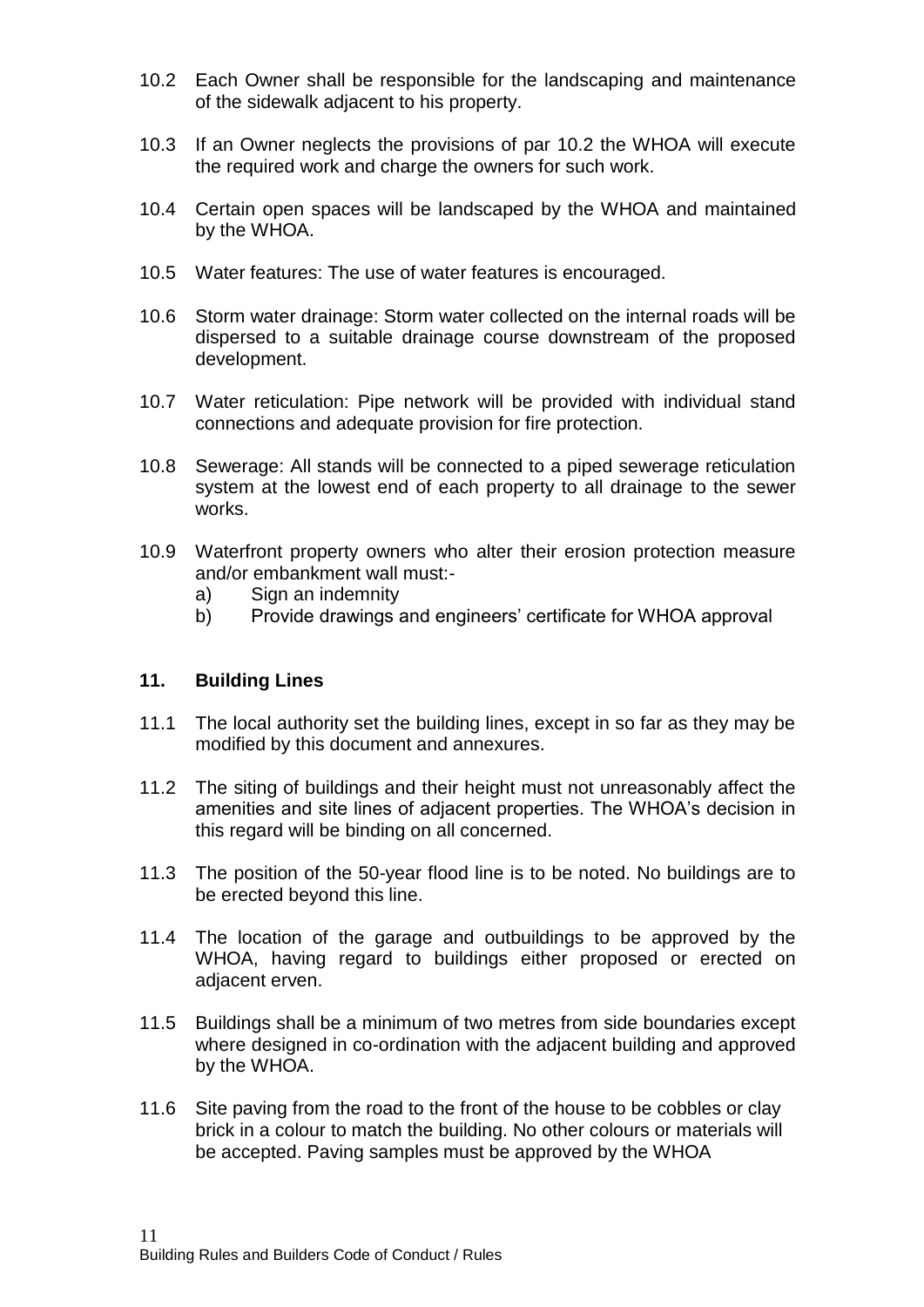## **12. Heights**

- 12.1 Height of building: To permit the use of classical rules of proportions and scale the proposed architecture, maximum height, including roof structure but excluding chimneys, shall be 8.5 meters above natural ground level.
- 12.2 No part of the concrete floor slab may exceed 300mm above natural ground level unless due to the slope of the land and then with WHOA approval.

## **13. Levels**

13.1 No elevation of the ground floor of any building (above the ground) on columns, piers, walls or such like where there is a void below the building will be permitted except on waterfront stands and in these sites only elevation of the ground floor deck to extend over the water will be permitted. The finished ground floor level shall not be more that 300mm, above the main ground level. On waterfront plots this shall be interpreted to be the main level of that area of the site above the 50-year flood line.

## 14. **Plan Forms and General Appearance**

- 14.1 Plan forms must be rectangular, or composed of rectangular or square forms.
- 14.2 External walls shall be "bagged" or smooth plastered with larger clear areas. "Spanish" plaster will not be permitted.
- 14.3 Face brick of any colour and painted fair-face brickwork is not permitted.
- 14.4 Recessed semi-arched panels can be used in external walls
- 14.5 Quoins, square columns and plastered window surrounds are desirable and walls may then be of different approved pastel shades.
- 14.6 All external walls shall be painted an approved pastel shade as per the WHOA charts. Samples of colour references must be submitted for approval. The WHOA's decision with respect to colours will be final.
- 14.7 Chimneys may only be of plastered masonry.
- 14.8 The edge treatment of waterfront erven to be strictly in accordance with the prescribed retaining structure, however timber decks, plastered retaining walls and supported structures may be approved at the discretion of the WHOA.

#### **15. Windows and Doors**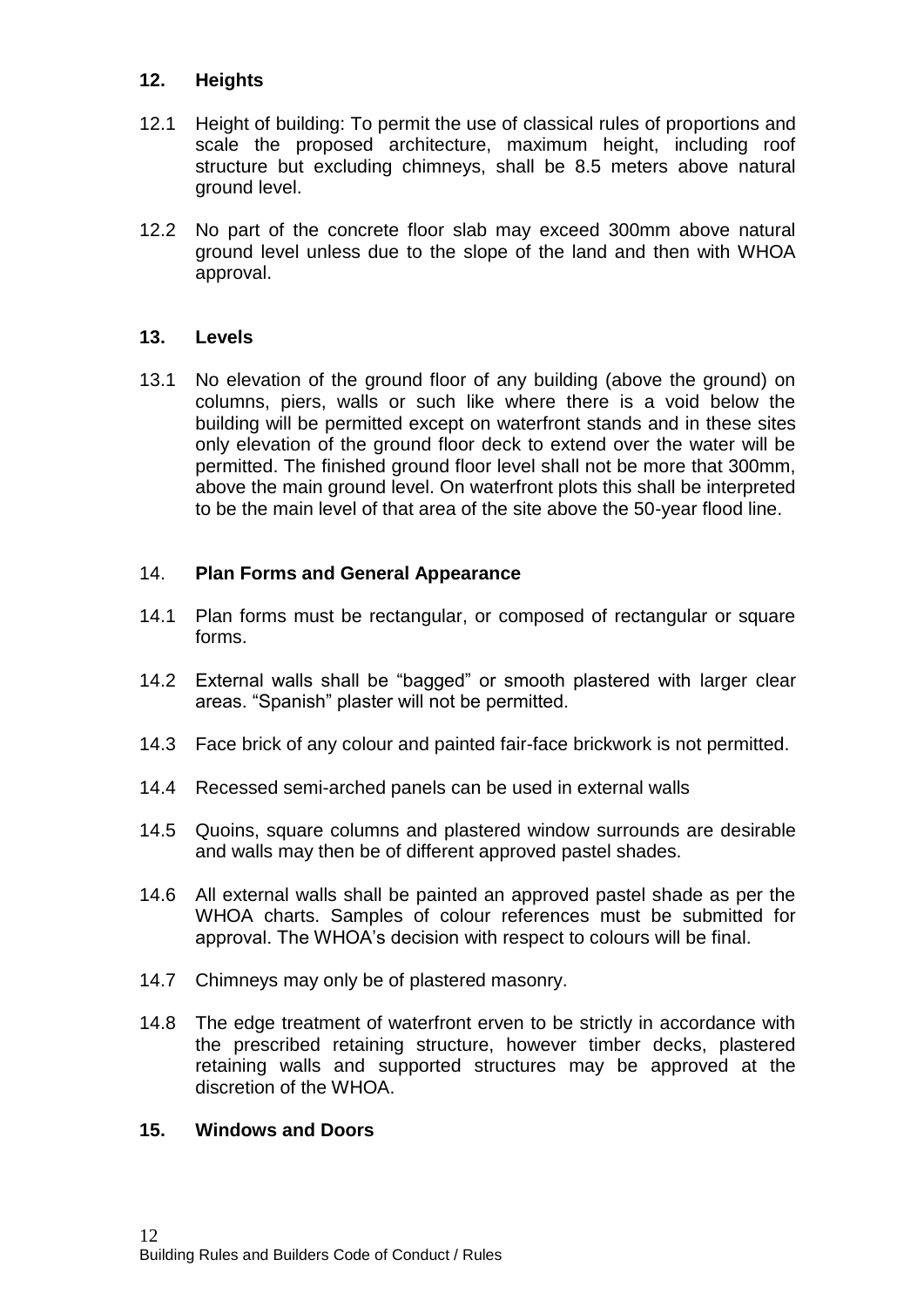- 15.1 Windows are to be of natural timber, brown epoxy coated aluminium or dark bronze anodized aluminium. Steel frames and natural aluminium are not permitted. Samples of colour references must be submitted to the WHOA for approval.
- 15.2 Semi-arched windows are encouraged.
- 15.3 Large horizontal glazed doors and windows may be used where they occur beneath verandas, pergolas and overhangs in excess of 900mm.
- 15.4 External burglar bars of traditional wrought iron will not be permitted.
- 15.5 Boarded or louvered shutters are recommended.
- 15.6 Doors shall be of traditional proportions and must be varnished, oiled or painted timber. Paint colour to be brown. Aluminium garage doors with timber colouring or wood like appearance are permitted.

#### **16. Roofs**

- 16.1 At least 75% of roofs must be pitched. The pitch shall be within the range 26-35 degrees, except for verandas, which may be less.
- 16.2 Flat roofs, defined as 25%or less must be concealed behind parapets on all sides, and must be concrete. Where visible from the upper floor of adjoining stands such roofs must be covered with Britt Cover tiles.
- 16.3 Gables where used must be simple. No curved or decorative gables will be accepted.
- 16.4 Overhangs should be restricted to 300mm maximum if not behind hidden gutters.
- 16.5 Roofs shall be terra cotta, "antique" or "farmhouse" in colour, references must be submitted to the WHOA for approval.
- 16.6 The following roofing materials are allowed: Cordova Clay roof tiles, Cement tiles Marley Monarch in: "Tuscany", "Sierra", "Florence", "Verezia" or "Pescara". Cement tiles Coverland Riviera in the abovementioned colours.
- 16.7 Flat built up roofing behind parapets shall be less than 25% of total area and shall be covered with roof tiles. Roof tiles shall be approved by the WHOA.
- 16.8 The following materials are not permitted: Clay or cement tiles of any other colour or pattern. IBR sheeting or any corrugated material, thatch, and asbestos slates of any colour.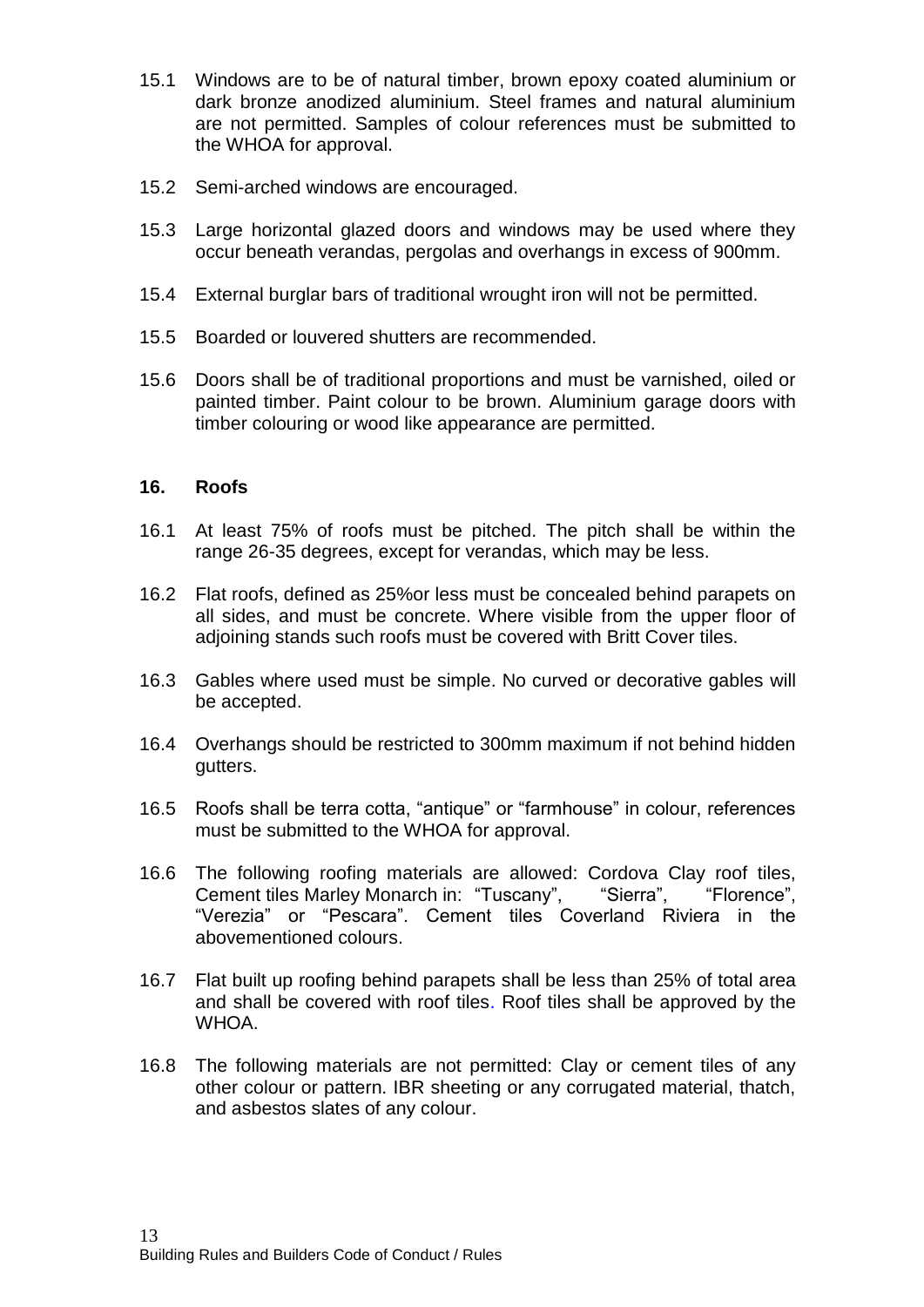- 16.9 All roofing on any one property shall be of the same type, except that sections of flat concrete roof (less than 25% of the roof area) shall be permitted in conjunction with tiled roofs.
- 16.10 Roof forms shall be traditional as seen in the Tuscany, Provence and Mediterranean areas, no facia boards are permitted.

#### **17. Pergolas, covered terraces, awnings, decks and jetties**

- 17.1 Pergolas and external timberwork to be carbolinium or tanalith treated poles or dark stained timber.
- 17.2 Pergolas may not be constructed with steel pole supports or other steel sections, only brick columns.
- 17.3 Pergolas may not be covered with opaque or translucent, plastic sheeting. Timber lathes and bamboo are acceptable, else tiled roofs.
- 17.4 No fixed or movable, aluminium, plastic or metallic awnings, screens or coverings of any sort will be permitted. Canvas awnings may be erected subject to approval by the WHOA.
- 17.5 In keeping with the local climate conditions, the architectural style includes for covered patios integrated into the overall house and roof structure.
- 17.6 With consent of the WHOA, matching timber framed and glazed sliding or slide-folding doors may be fitted to enclose the patio.
- 17.7 Adjustable aluminium patio roof covers are not permitted.
- 17.8 Only bona-fide entertainment gazebos on the living/entertainment side of the house will be considered, and shall match the house design and appearance. To protect neighbour's views, gazebos or roof structures are not permitted on decks that overhang or go beyond the embankment of waterfront properties. Approval of such structures must be obtained from the WHOA.
- 17.9 Decks may be framed of timber or steel, with timber decking (saligna, pine or teak), with simple timber cross-pattern balustrading in natural finish, or steel balustrading to match the steel fence.
- 17.10 Natural timber trellises are encouraged to part screen the underside and framework of decks.
- 17.11 No solid screens or vertical panels, or roofs or structures may be erected on top of the deck.
- 17.12 Deck floor levels may not be higher than the patio floor level of that house, and may not extend beyond the property boundary.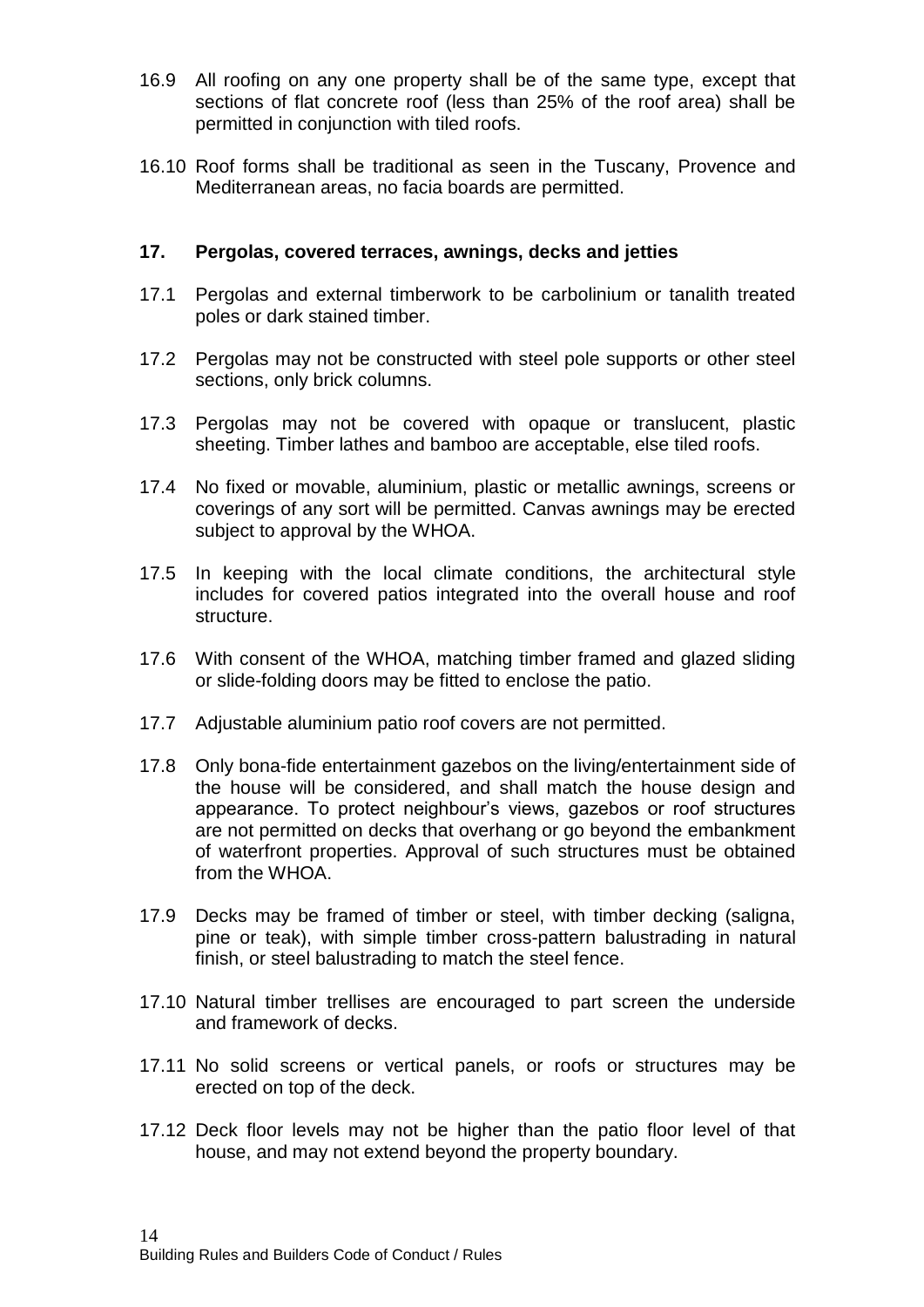- 17.13 For waterfront owners, a lower-level deck may be constructed beyond the property boundary, no higher than 750mm above the Hartbeespoort Dam high-level mark, and shall be reviewed for individual stand shapes and sizes. Such Decks may not extend more than 1 meter onto common property, and may not impede access to the common property.
- 17.14 Lighting on decks to be low-keyed area lighting, per main house external fittings and strictly no floodlights permitted.
- 17.15 Jetties shall not intrude onto the waterway or obstruct water usage. Engineering drawings and certificates may be required.
- 17.16 Jetties may be constructed of timber, steel or plastic, neat and tidy, with uniform fenders if fitted.
- 17.17 Jetties are for watercraft parking or mooring only, and shall be accordingly sized; - no large entertainment type jetties will be permitted to be moored to private jetties.

#### **18. Sewerage, waste and down pipes**

18.1 Sewerage and waste pipes as well as down pipes must all be concealed, unless located in closed courtyards not visible from beyond the site, or within 300mm of ground level.

#### **19. Outbuildings and kitchen yards**

19.1 All dwellings shall have an enclosed drying yard. The drying yard and refuse area must be completely enclosed within walls high enough to provide adequate screening. Walls to be of plastered masonry.

#### **20. Television aerials, solar panels, satellite dishes and pool pumps**

- 20.1 All television aerials shall, where possible, be erected within the roof space.
- 20.2 Solar panels must be flush with the roof and preferably mounted so as to be as inconspicuous as possible.
- 20.3 Satellite dishes to be erected in an inconspicuous spot.
- 20.4 The paint colours of fittings such as pool pump motors, antennae etc, where possible should be so as to camouflage them, and to closely match any background colour. All such paint colours to be approved by the WHOA.

#### **21. Fencing and walls**

21.1 The treatment of sidewalks is considered of paramount importance as they have a direct influence on the aesthetic quality of the neighbourhood. The diverse nature of the residential neighbourhood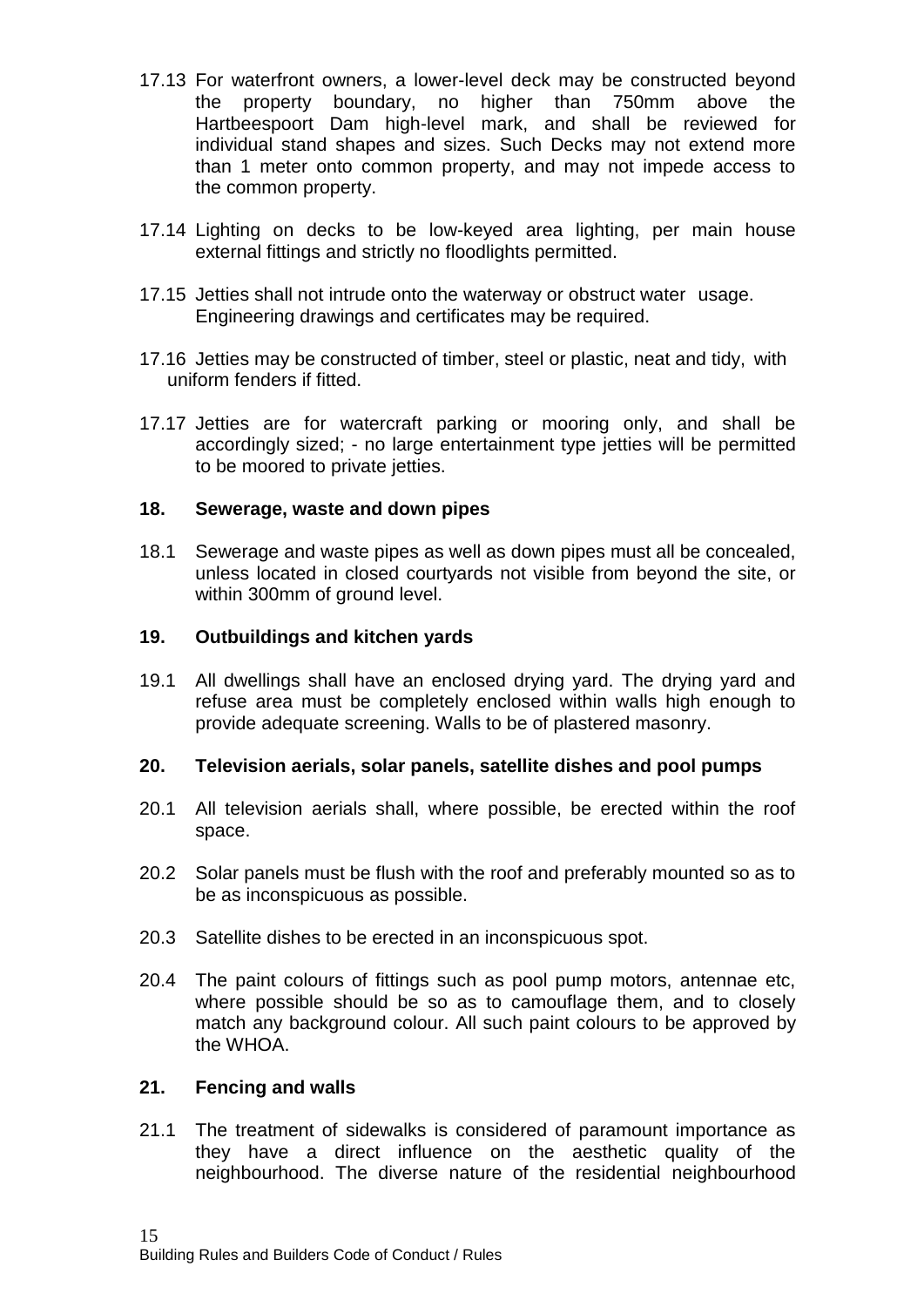should give rise to a varied treatment of street boundaries. To create a degree of visual integrity street boundary walling design will be strictly controlled:

- 21.2 Site walls be painted an approved colour plastered brick or blockwork with a plastered column, or plastered piers with wrought iron in-fill panels.
- 21.3 No pre-fabricated walling systems, vibracrete, unplastered blocks, face brick, wire or corrugated sheet fences will be permitted.
- 21.4 Green plastic coated diamond mesh may be used provided a hedge is planted against it. No barbed wire is acceptable.
- 21.5 The street boundary may not be walled for more than one half-length on the boundary. Any additional walling to be set back a minimum of two metres.
- 21.6 The street elevation should as far as possible not be walled, except on north entry sites where for privacy reasons a wall is required around the pool. Street boundary walls to be staggered to obviate lengths of straight walls longer than 12 metres.
- 21.7 A 2.3m high fence will be erected around the property by the WHOA to provide security and prevent poaching of the game.
- 21.8 No security spikes or razor wire and electric shock wires or any similar devices shall be permitted on fences.

#### **22**. **Identification and marking of properties**

- 22.1 Identification numbers should be clearly displayed.
- 22.2 Property numbers to be a minimum of 200 mm and maximum of 400mm high, black or polished brass, fixed to wall facing the street.
- 22.3 Composite plaques matching the design of the house in a pastel colour may be acceptable, subject to the approval of the aesthetics committee

#### **23. Entrances and guest parking**

- 23.1 Entrances to be sited to maximize safety and convenience to road users.
- 23.2 Entrances shall not be sited so as to cause a nuisance to neighbours or cause a danger to road users.
- 23.3 Entrances shall not be sited so as to encourage visitors to park on sidewalks and common property.

## **END SECTION A**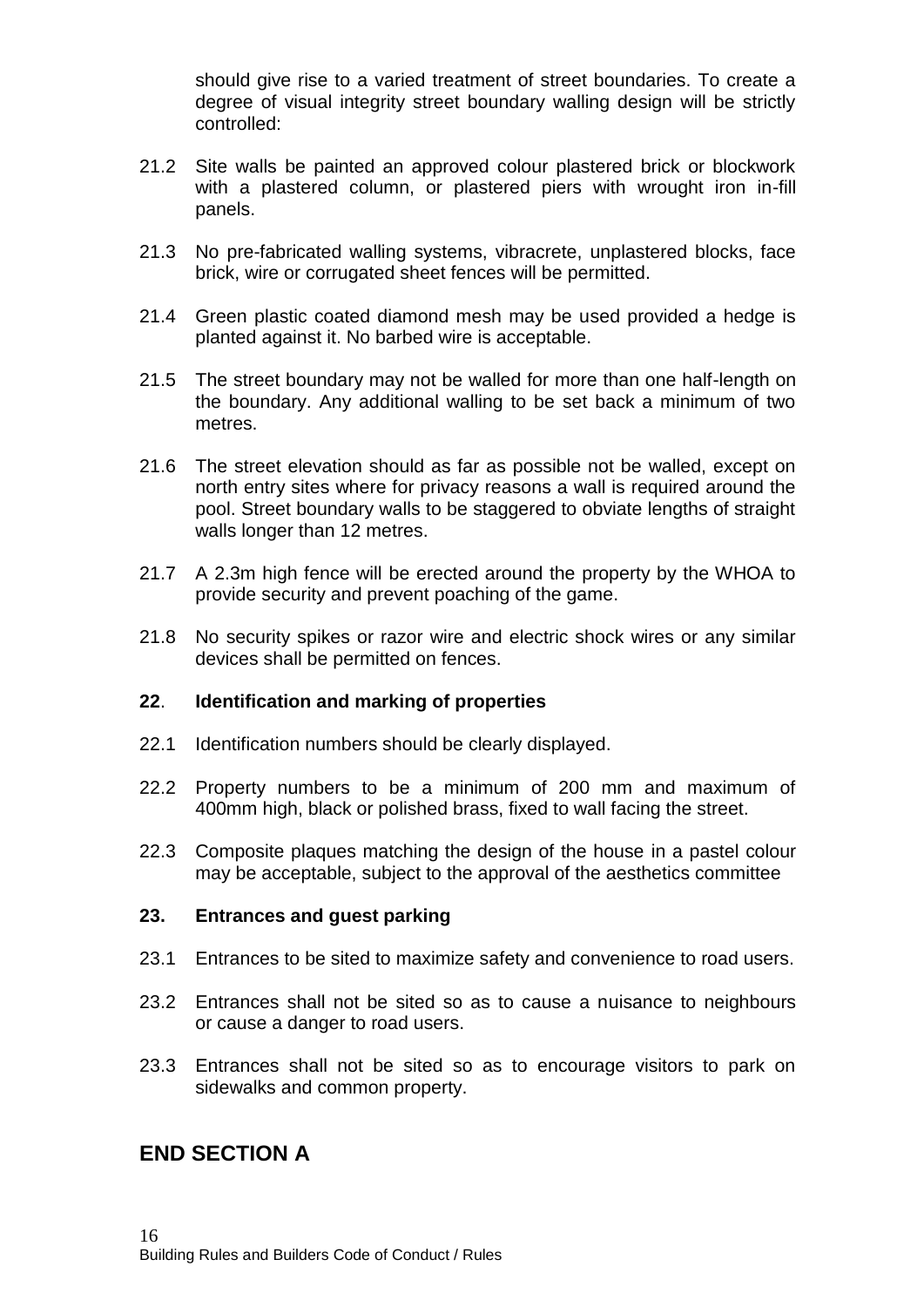# **SECTION B BUILDING RULES**

#### **BOARD OF DIRECTORS FORWARD**

The Board of Directors of the Westlake Home Owners Association support builders and building contractors who take cognisance of the requirements of the Labour Act, who operate their businesses in a legal and orderly manner, and who plan for the training and advancement of their staff, taking into account the advancement of previously disadvantaged persons.

The WHOA discourages the use by Homeowners of builders and building contractors who do not build homes in a legal and safe manner.

Any contractor or builder who does not comply with the law of the land with regard to taxes, employee training, labour law and occupational safety requirements shall be liable to be denied access to the Estate and who wilfully and repeatedly ignores and transgresses the rules of the Estate shall have building privileges withdrawn at the discretion of the Board Of Directors.

**BOARD OF DIRECTORS APRIL 2007**

**SECTION B1 Building Contract Rules**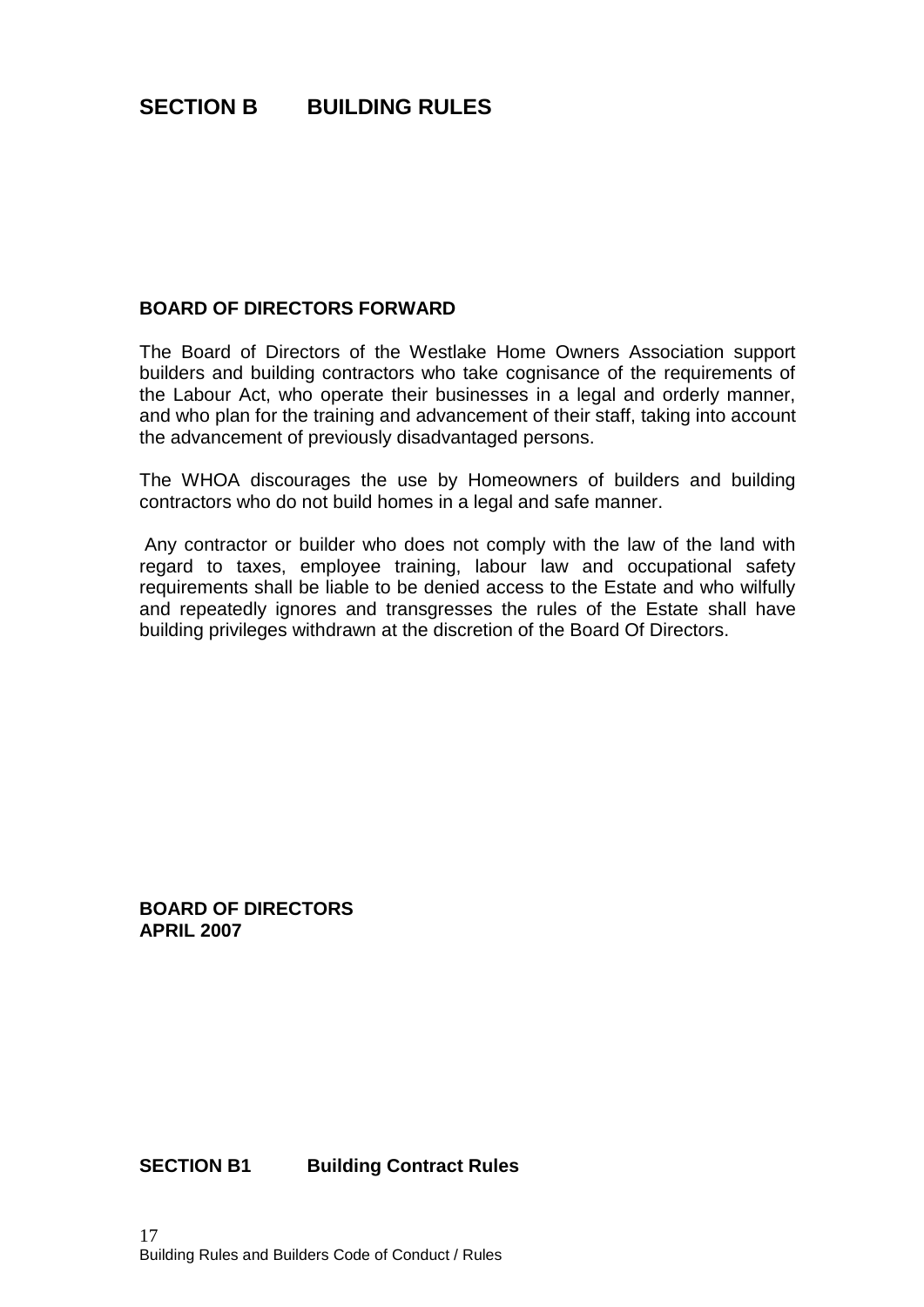- 1. Introduction
- 2. General

## **SECTION B2 Procedures for Building/ Code of Conduct**

- 1. Introduction
- 2. Qualification of Contractors
- 3. Description and Definition of "Contractor"
- 4. Requirements for commencement of building operations
- 5. Site commencement procedure
- 6. Procedures during construction
- 7. Connection information, pipes and sleeves
- 8. Completion procedure

## **SECTION B3 CONDUCT RULES FOR CONTRACTORS, SUB CONTRACTORS AND SUPPLIERS**

- 1. Site access and exit
- 2. Hours of work, vehicles and security
- 3. Contractors and builders labour
- 4. Discipline
- 5. Fines and disciplinary hearings
- 6. Housekeeping and tidiness
- 7. General
- 8. Acknowledgement of Rules
- 9. Signatures
- 10. Annexure A Builders audit example
- 11. Annexure B Building procedure checklist.

#### **B1 Building Contract Rules**  1. **Introduction**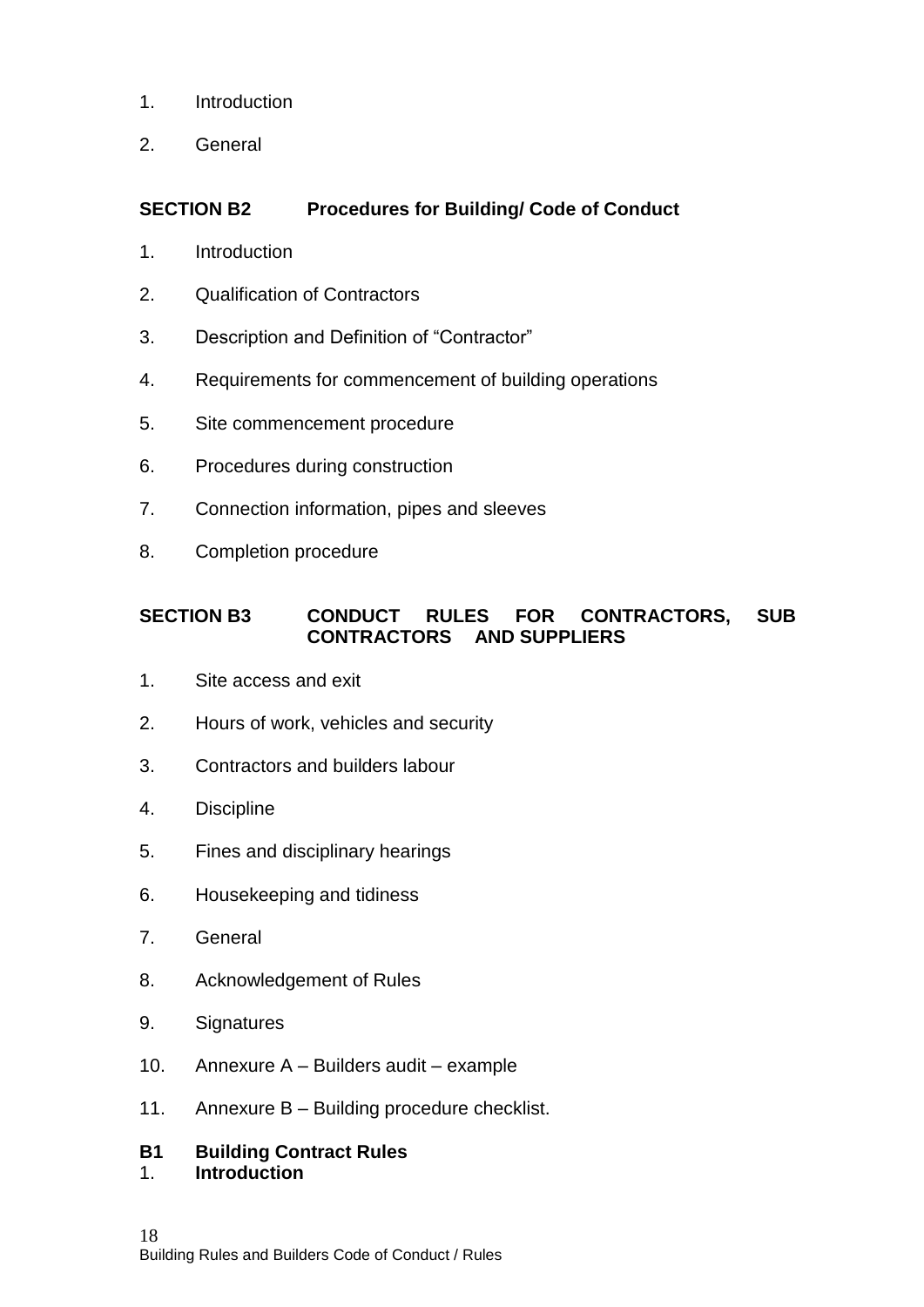- 1.1 The erf owner and erf owner's project manager shall sign for a copy of these Rules.
- 1.2 On appointing a builder or building contractor, such builder or building contractor shall sign for a copy of these Rules, and shall complete a Builders Audit form as appears in Annexure A in the rear of these Rules to allow for the accreditation of the builder or contractor.
- 1.3 No owner builder, builder or building contractor may begin building operations on the Estate without prior accreditation in writing by the WHOA. Such accreditation letter shall be valid for one year and shall be valid only if signed by the estate manager and two estate directors
- 1.4 In the case of an owner builder, the owner builder shall sign for, and agrees to be bound by these rules. Such owner builder shall be held liable for the conduct of his/her sub-contractors.
- 1.5 An owner builder shall be defined as being an erf owner who is building a house on the Estate for his own use. An owner builder who builds more than one house every two years shall be construed to be a builder, and shall then be treated as a builder for the purposes of this document.
- 1.6 An owner builder shall only be permitted to build on the Estate if the floor slab, brickwork, plumbing, electrical, glazing and sewerage work is completed by licenced registered sub-contractors who are registered with the relevant controlling authority or the NHBRC. No owner builder shall build on the Estate without a NHBRC certificate for such construction.
- 1.7 The erf owner shall apply to the WHOA and the Town Council for approval of plans, and no building may be erected or altered without prior approval by the WHOA and the Madibeng Council.
- 1.8 Plans shall be submitted for approval for: Swimming pools, water features, landscape features, enclosed patios, timber decks and jetties. Although formal plans are not required for satellite dish, air-conditioning or Breeze-air installations, awnings, blinds, or other external works, a simple copy of the existing plan, or some form of notice, should be submitted indicating proposed installations, for approval by the WHOA. These installations to be as discreet as possible.
- 1.9 The building checklist which appears as Annexure B in the document shall be followed and signed off where required at each stage, prior to the commencement of the next stage.
- 1.10 Should an owner builder, builder, or contractor commence construction prior to receiving plan approval from the Town Council, the WHOA and before receiving approval from the WHOA to commence by means of completing the accreditation audit and receiving a letter stating that the entity may commence operations. Such entity, its assigns sub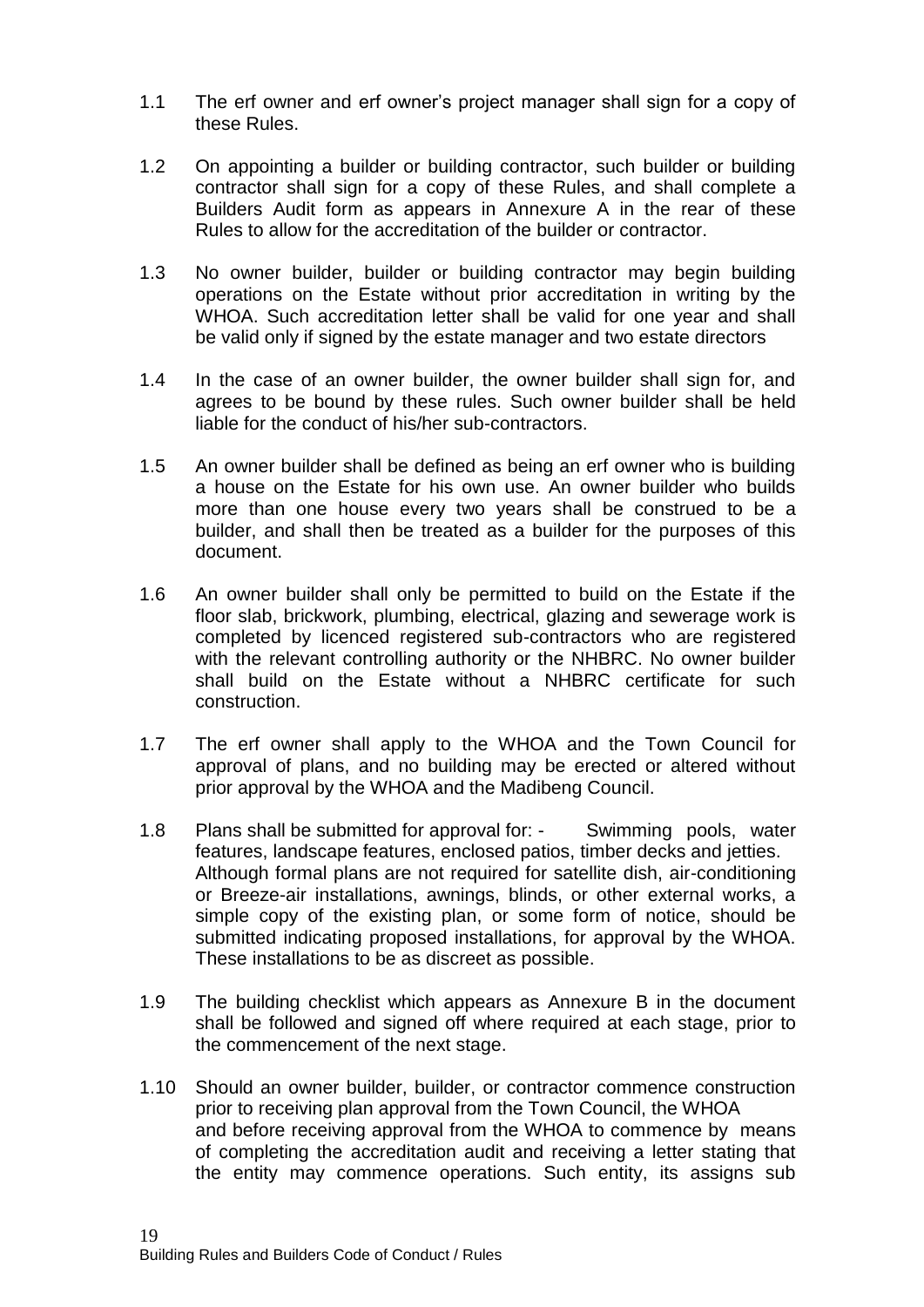contractors and associates may be removed from the Estate permanently at the discretion of the Directors of the WHOA, with the right of appeal to the full Board of Directors.

### **2. General**

- 2.1 There is a plan scrutiny fee of R2500.00 payable to the WHOA and a hard copy and electronic file record of the plan shall be retained by the WHOA. A fee of R750.00 is payable for additions and alterations, all prices exclude VAT.
- 2.2 Before drawings may be submitted to the Town Council for approval, they shall carry the stamp of the approval from the WHOA and signed by a representative of the Board of Directors, Aesthetics Committee and resident architect.
- 2.3 Should any provision of these rules be regarded as contrary to the National Building Act and Regulations (NBR), the NBR shall take precedence.
- 2.4 It is intended that plans which contain adequate and correct information including window frame, paint colour and roof specifications, and which conform to the Estate Rules will be approved within 15 working days from date of submission. The WHOA will, however, not be responsible for any delays or damage should this process take longer that this anticipated period.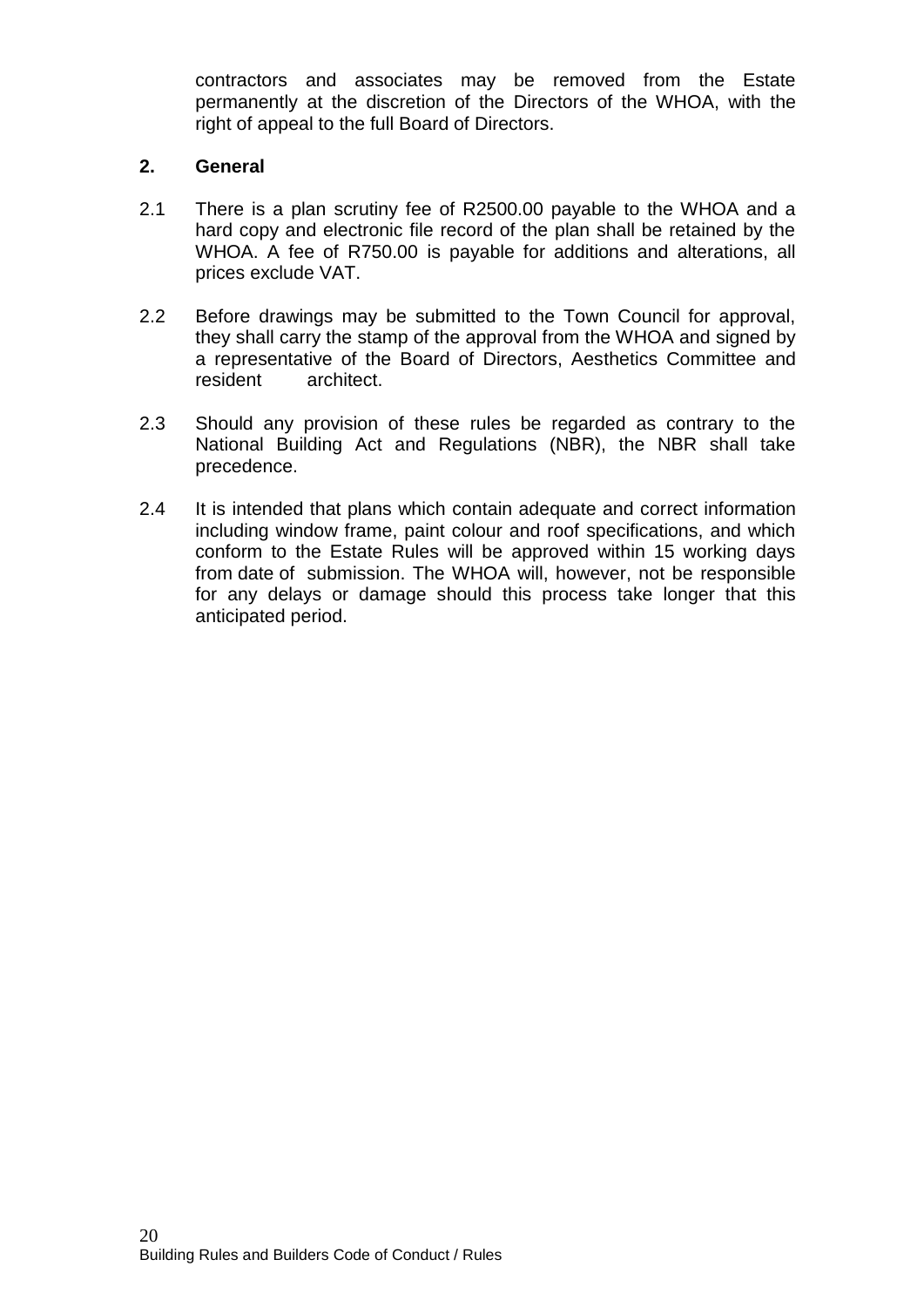## **B2 PROCEDURES FOR BUILDING CONTRACTORS/ CODE OF CONDUCT**

#### **1 Introduction**

The primary intention of the provisions hereunder is to ensure that all building activity occurs with the least possible disruption to residents, and to reduce the unsightliness of building operations. The Westlake Country and Safari Estate Home Owners Association (WHOA), has imposed certain rules relating to Building Contractor activity in the Estate.

- 1.1 Notwithstanding the Estate Rules and Association Agreement to which each of the owners must adhere, the following items must specifically be adhered to by the owners of the individual stands when employing their own subcontractor or on an owner builder contractor basis:
- 1.2 The rules governing building activity are rules imposed by the WHOA and are binding to all stand owners and their Building Contractors, suppliers and sub-contractors. It is the responsibility of the stand owner to ensure that the Estate rules in their entirety, including, but not limited to the Conduct Rules attached, are understood and observed by the contractor and included in any building contract concluded in respect of building or property improvements on the Estate.
- 1.3 A copy of the entire Building rules/ contractor rules/Code of Conduct/Building Contract duly signed, must be submitted to the WHOA for their records, prior to commencement. The WHOA has the right to suspend any building activity in contravention of any rules, and accepts no liability for any losses sustained by a stand owner as a result thereof.
- 1.4 The WHOA, through its representatives will monitor Contractor, supplier and sub-contractor activity on the Estate and ensure that the rules set out below are strictly adhered to. Spot fines, payable immediately, and if necessary, removal from the Estate, and claims for damages will be implemented.

#### **2. Qualifications of Contractors**

- 2.1 Only Contractors registered with the Master Builders Association, NHBRA/BIFSA, or equivalent, and with an acceptable construction record will be considered after completion of the audit document appearing as Annexure B to this document, and acceptance of the audit by the WHOA in writing is issued.
- 2.2 Casual workers, and specialist, and other contractors may be required to provide proof of a membership of a recognised body or association that governs that discipline e.g. the "National Spa & Pool Institute of SA".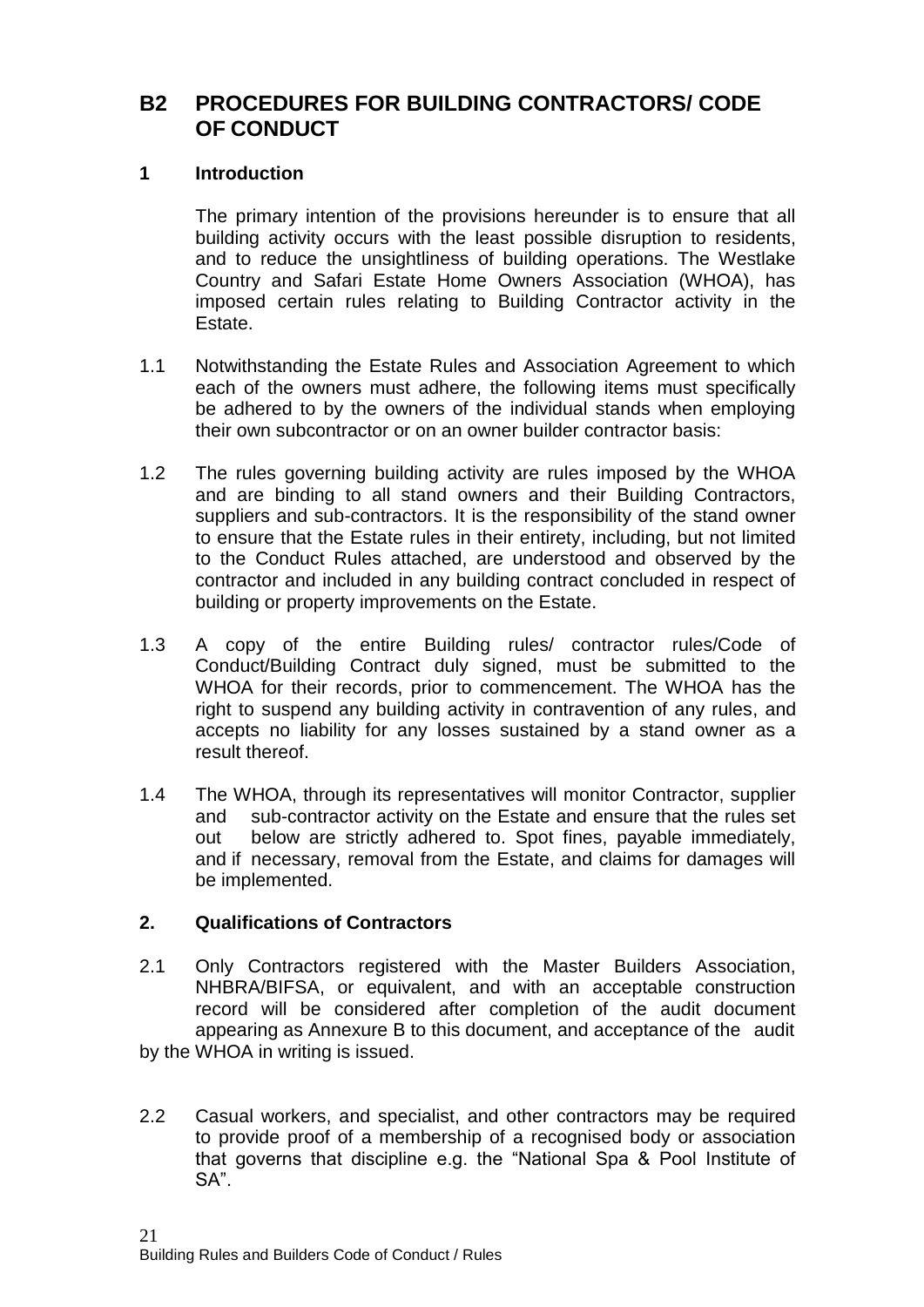- 2.3 Contractors are at all times responsible for their sub-contractors and their employees while on the Estate, and will be responsible for ensuring that all rules and regulations set out in this document will be adhered to.
- 2.4 A building performance deposit must be paid over to the WHOA before construction commences. This deposit will be held in an account of the WHOA (free of interest) by the WHOA and will be used in the eventuality of the construction work and improvements to the property, not being satisfactorily completed. This deposit will also be used to remove any rubble or make any damage caused by the Contractor or his sub-contractors, or suppliers, including kerbing, landscaping, community services, roads, irrigation, etc, and for any outstanding spot fines and or architect fees.
- 2.5 The amount of this building performance deposit is to be determined by the WHOA, and may change from time to time.
- 2.6 This deposit amount is payable per building project and will not "roll over" to other house projects.
- 2.7 Although the WHOA may monitor construction and site cleanliness to ensure satisfactory Estate standards and compliance with the approved plan, external finishes etc., they are not responsible for quality control of individual houses, and excepting for the final external appearance and completion as effects the Estate, this deposit is not for the use of any settlement or arbitration between the owner and Contractor.
- 2.8 The WHOA reserves the right to inspect all sites at any time and a right of access may not be denied to any authorised representative of the WHOA.

## **3. Description and definition of Contractor**

The term" Contractor ", shall apply to all Building Contractors, subcontractors, and any "supply and fit" operation that occurs in Westlake Country and Safari Estate, whether under the appointment by a main Contractor, sub-contractor or owner, and whether causal or formal, and includes, but is not limited to, any property or building improvement, fencing and walling, satellite dishes, solar heating, additions, extension, alterations, building structure, swimming pools, timber decks, paving, landscaping and features and walling, satellite dishes, solar heating, additions, extensions, building structure, swimming pools, external awnings and blinds.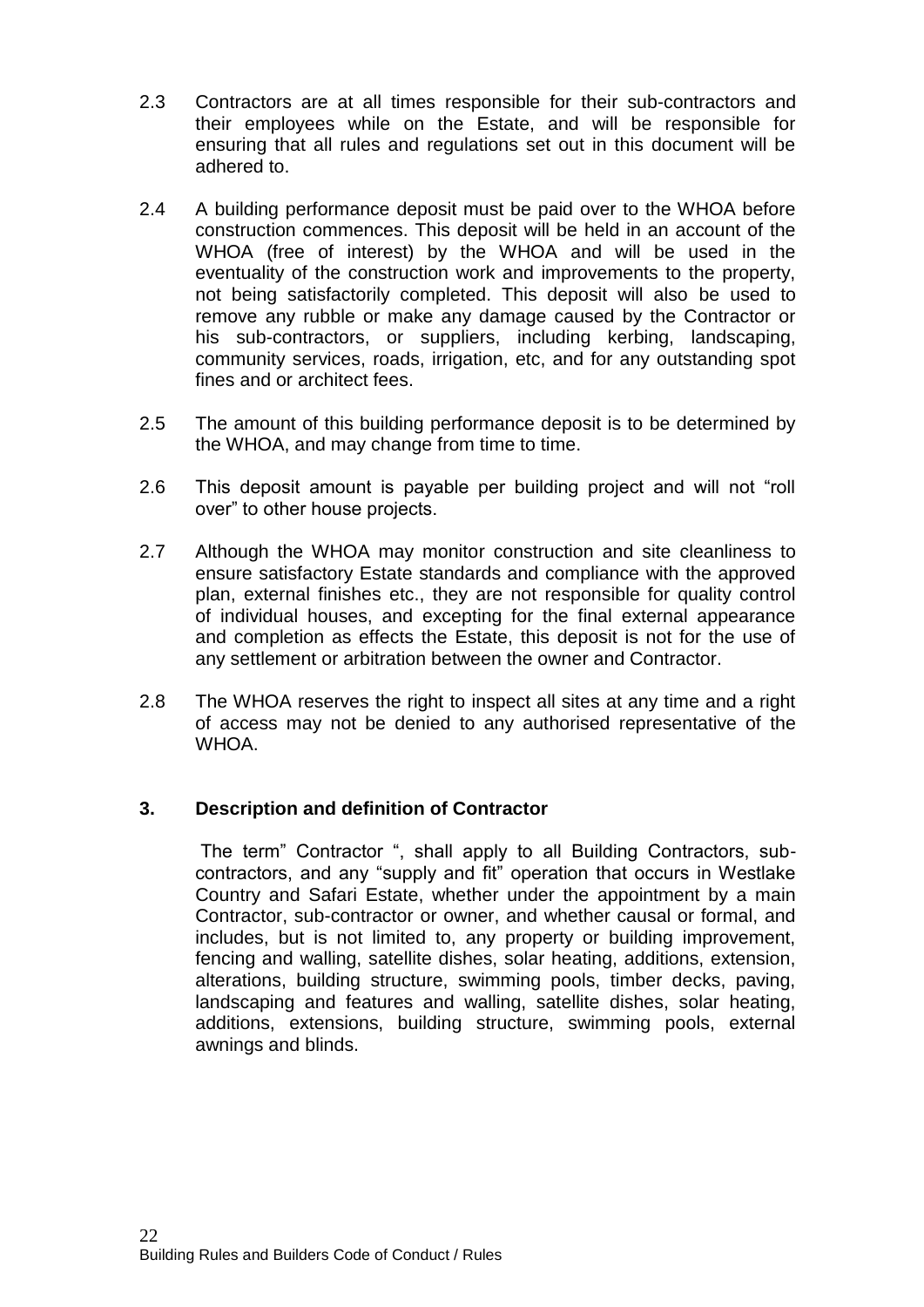## **4. Requirements for building Commencement**

- 4.1 The following pre-conditions, in addition to the completion of Annexure A and B, shall be complied with before building activity may commence.
- 4.2 The owner shall give the WHOA at least 14 days written notice of his intent to start building and provide the following information:
- 4.2.1 A copy of the Architectural Design and Building Rules, signed by the owner and Contractor.
- 4.2.2 A copy of the Estate Rules, signed by the owner and the Contractor.
- 4.2.3 Payment of the building performance deposit of a minimum of R25, 000.00 per erf for new dwellings and R5000.00 for alterations to existing homes. The deposit shall be placed into a trust account and shall earn interest for the benefit of the WHOA.
- 4.2.4 Payment of the water and electrical connection fee.
	- Water and Single phase electricity R2250.00
	- Water and 3phase electricity R3700.00.
- 4.2.5 The working drawings, specifications and schedule of finishes approved by the WHOA.
- 4.2.6 A copy of the working drawing as approved by the Madibeng Local Council (Local Authority).
- 4.2.7 Confirmation of land ownership and transfer.
- 4.2.8 Payment of Plan Scrutiny fee.
- 4.3 A list of all sub-contractors and suppliers expected for this contract, to be provided to the WHOA. 24 Hour contact details for emergency purposes, of the Contractor, plumber and electrician to also be provided.
- 4.4 Within 14 days of commencement date, a copy of the Contractors, or owner builders All Risks and Public Liability Insurance to be submitted to the WHOA. The amount of such policy shall in no cases be less than R5, 000,000 (five million Rand)

#### 5. **Site commencement procedure**

- 5.1 Prior to site commencement, the Contractor shall conclude with the WHOA the detailed and current arrangements regarding:
- 5.2 A formal hand over of the house site with the WHOA, inspecting and confirming the:
- 5.2.1 Correct site location, and boundaries by means of an owner supplied land surveyors report.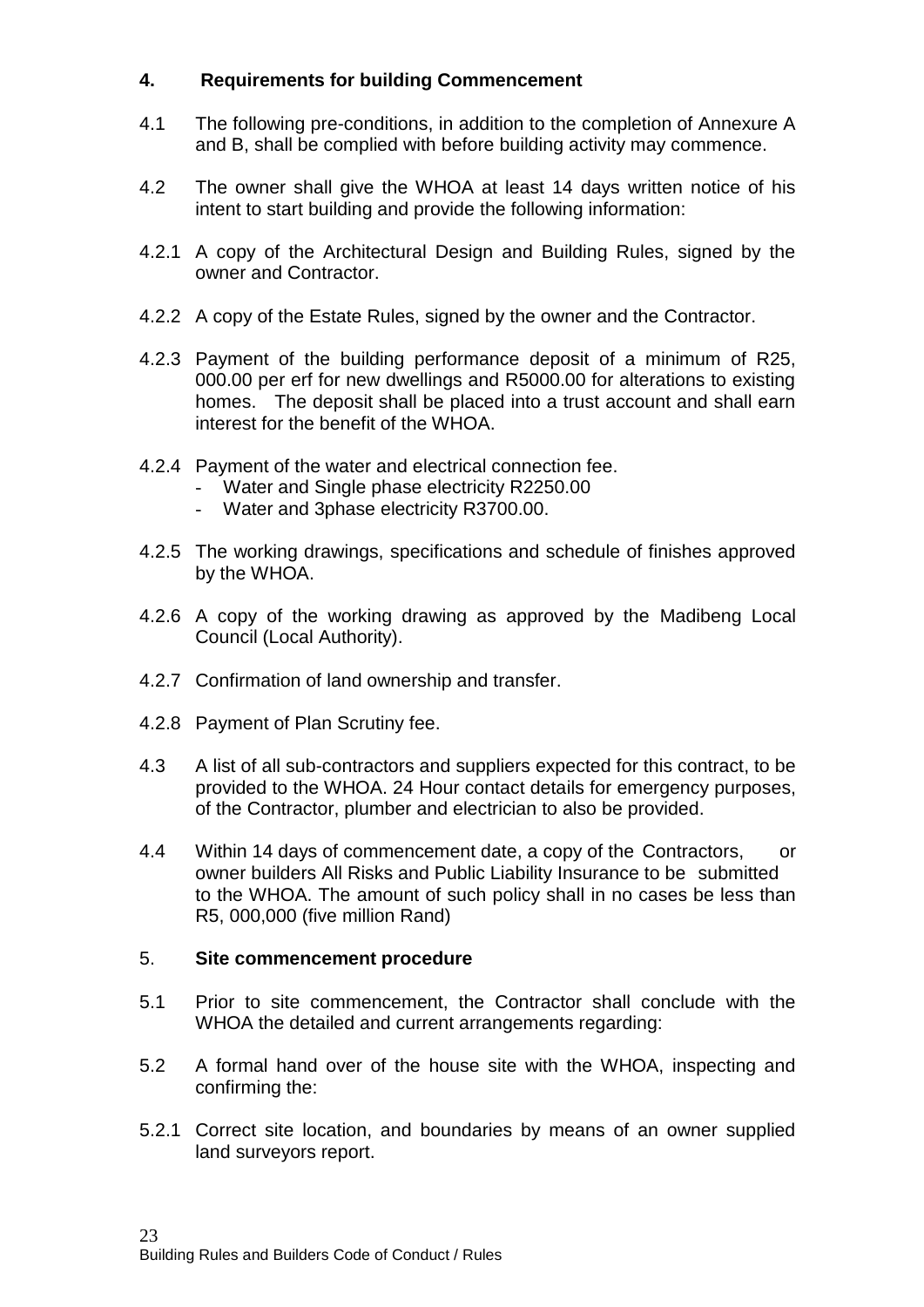- 5.2.2 Installation of the water & electrical connection and meters.
- 5.2.3 Position of sewer and electrical connection points.
- 5.2.4 Slope of ground and storm-water drainage solution
- 5.2.5 Location of other existing services and servitudes,
- 5.2.6 Recording the condition of surrounding property, fences, manholes, I.E.'s, road, kerb, pavement etc with photographs if necessary,
- 5.2.7 Installation of chemical toilet on site.
- 5.2.8 Provision of a site waste skip, which shall be emptied when filled.
- 5.2.9 ID Cards documents to be provided for each worker at a cost of R25.00 per card – ID Cards remain the responsibility of the Builder after issue
- 5.2.10 Proof of builder's deposit.
- 5.3 It is noted that the owner will be invoiced for water consumption during building operations.
- 5.4 All required payments and documentation, as per the requirements of the Rules shall be in place with written permission obtained from the WHOA prior to building work commencing.

#### **6. Procedures during construction**

- 6.1 From commencement of construction, the exterior of the building shall be completed within 12 months, to WHOA standards, including painting. paving, fencing, and landscaping. This time period may be extended at the written discretion of the WHOA upon application.
- 6.2 The Contractor shall attend site meetings as and when called for by the WHOA.
- 6.3 Updated information to be provided as necessary of suppliers and subcontractors, as well as emergency contact details.
- 6.4 The Contractor has the responsibility to check all construction materials on delivery, as well as colour schemes, against the architectural guidelines for correctness and suitability.
- 6.5 Any variations or changes to the exterior or external appearance of the building shall be notified and approved by the WHOA prior to incorporation in the building. Any new materials or products not yet approved shall be accordingly submitted for consideration and written approval.
- 6.6 Any work near the boundary which impacts onto spills over, affects or alters the existing ground shaping of the wilderness area, or the erosion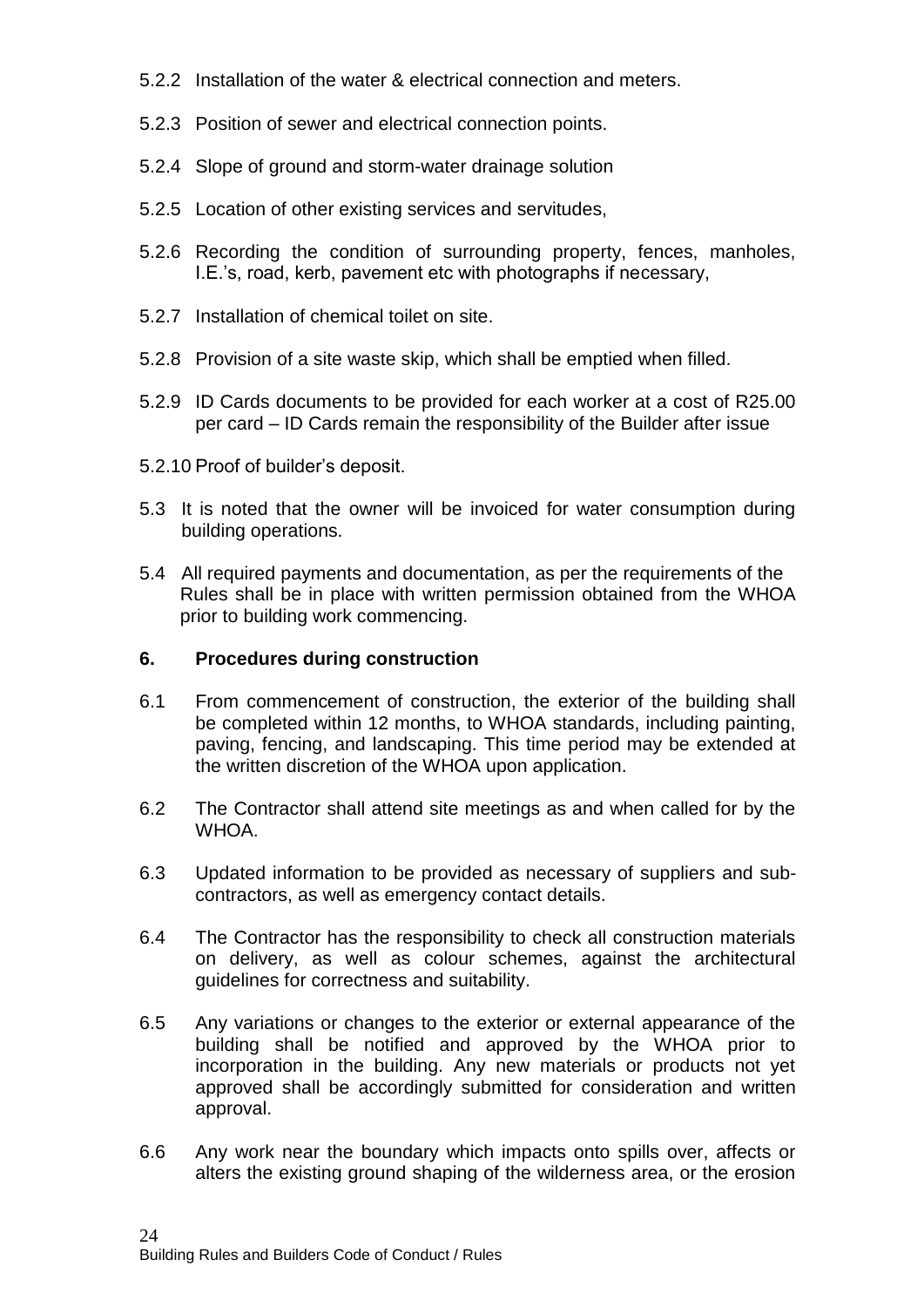protection measures of the embankment of waterfront properties, shall be resolved at the owner's cost, in conjunction with, and to the satisfaction of the WHOA.

6.7 The Contractor is to comply with all Conduct Rules and Procedures as set out, and as updated or further instructed in writing from time to time, and generally co-operate with the WHOA in all aspects of the Estate security, safety, tidiness and good behaviour.

#### **7. Connection information, pipes and sleeves**

- 7.1 Reticulation of services and connection information is available from the WHOA.
- 7.2 The water reticulation is privately owned by the WHOA, and connection fees shall be paid to the WHOA. Consumption deposits shall be paid to the WHOA.
- 7.3 The sewer reticulation is privately owned by the WHOA, but no connection fees are required.
- 7.4 The electrical reticulation is owned and managed by the WHOA and connection fees are payable to the WHOA, deposits are paid to the WHOA.

#### **8. Completion Procedure**

- 8.1 The owner/Contractor shall give the WHOA at least 14 days notice of his intent to complete the building and call for final inspection.
- 8.2 The final inspection requirements shall include:
- 8.2.1 Compliance with the approved plan and exterior finishes,
- 8.2.2 Completion of all external works including paving, fencing, irrigation, landscaping,
- 8.2.3 The site entirely clean and tidy,
- 8.2.4 Any damages to Estate or adjacent property and services recorded,
- 8.2.5 Electrical power switched on.
- 8.2.6 The owner or contractor has supplied to the WHOA, copies of the engineers floor slab certificate, plumbing, electrical, glazing, gas installation and roofing certificates, and any other certification for items on the building that the WHOA may at its discretion, require. The owner or contractor may under no circumstances refuse the WHOA sight of, or copies of such certificates.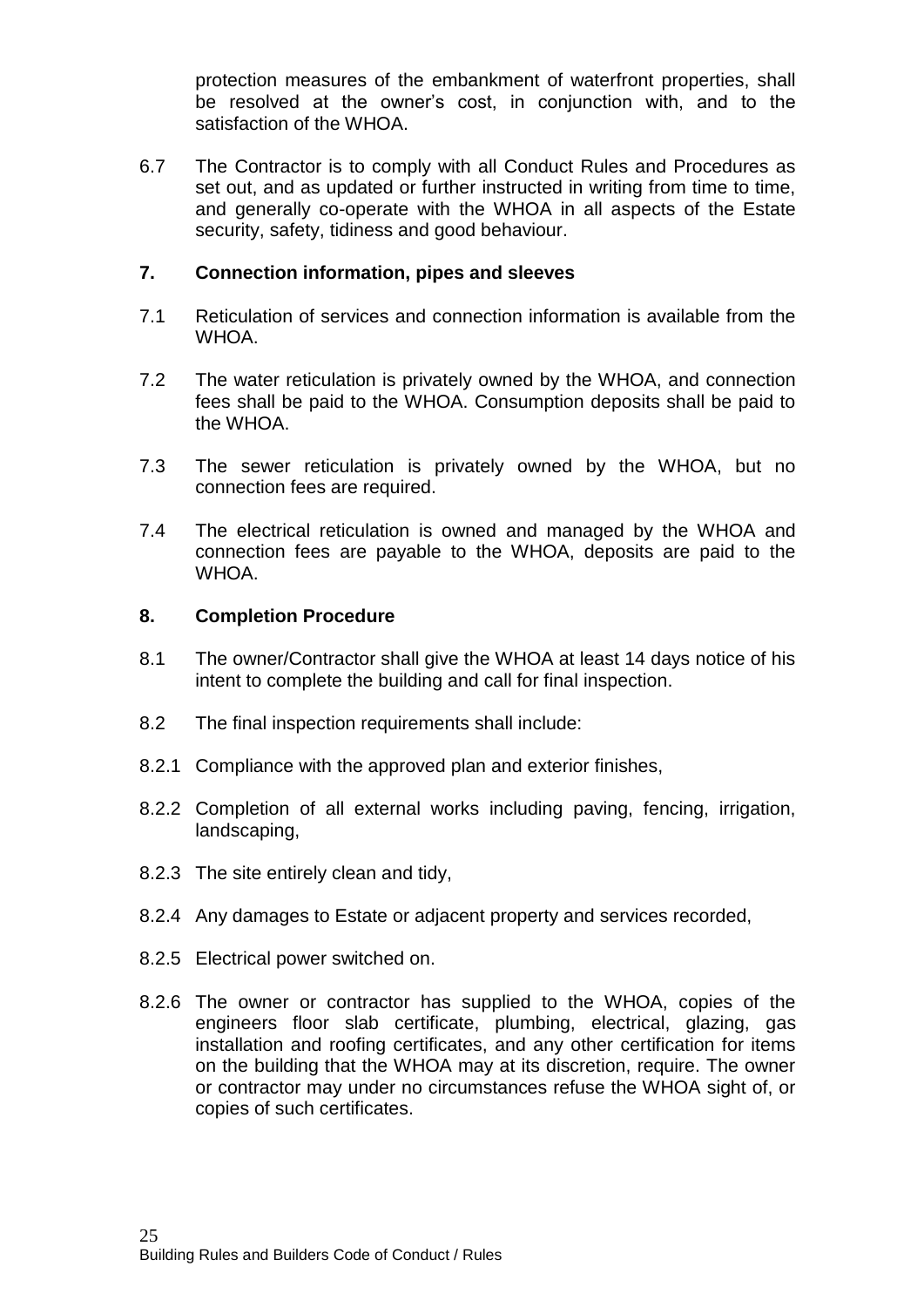- 8.3 Unless the certificates as in 8.2.6 above are received, the owner may not occupy the house or outbuildings, and the WHOA reserves its rights to take measures against such occupancy.
- 8.4 In the event of a dispute arising between the owner and contractor, the WHOA, in their sole discretion, may allow the owner beneficial occupation of the building in terms of a temporary occupation certificate in conjunction with, and with the approval of the Town Council, until such time as the dispute is resolved.

**END SECTION B2**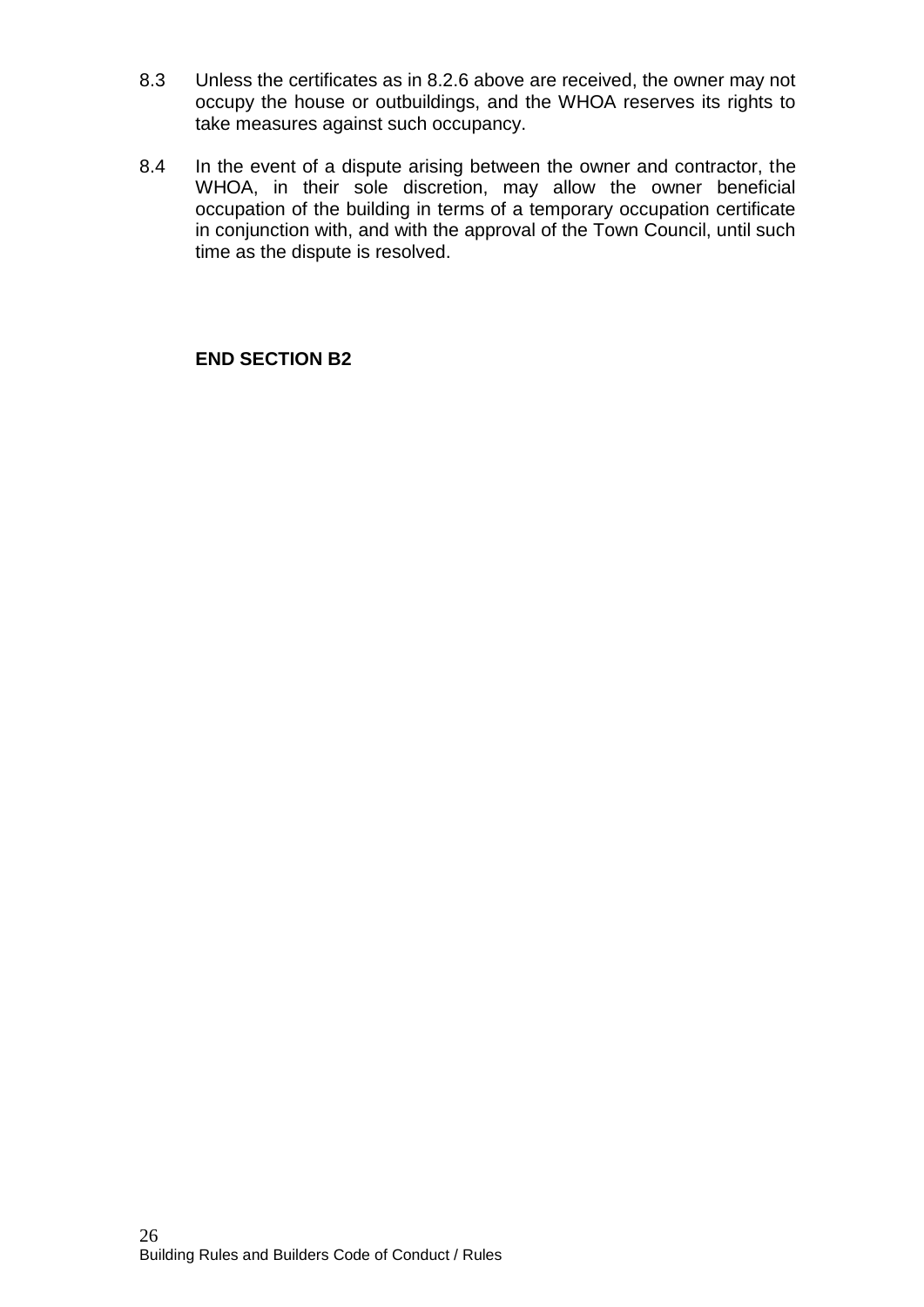## **B3 CONDUCT RULES FOR BUILDING CONTRACTORS, SUB-CONTRACTORS AND SUPPLIERS, OPERATING WITHIN WESTLAKE COUNTRY AND SAFARI ESTATE**

#### **1 Site access and exit**

- 1.1 The Contractor acknowledges he is aware that the Estate is a security Estate and will at all times adhere to security regulations and controls, and agrees to co-operate with Estate authorities in the interests of maintaining security on the estate.
- 1.2 Detailed procedures are available from the Estate Manager for the benefit of Contractors, which will include security measures for authorized access and identification of vehicles and all personnel.
- 1.3 As improvements to security and access controls are ongoing, these procedures will be reviewed from time to time.
- 1.4 As all sites are to be completely screened on all sides, one area may be removable to allow for vehicle access, and no vehicle shall access such sites by utilising adjoining erven or common property. Screening shall be done with dark green 80% shade cloth mounted on a frame, 1.8 metres high and 3 meters wide. Samples of screening frames can be viewed at the Management office.

#### **2. Hours of work, Vehicles and Security**

- 2.1 Contractors may only enter the Estate after 7:00am in the morning and must vacate the Estate by 18:00pm. No labourers will be allowed to sleep overnight on site. No employee may remain on the house site to "guard" the building. Contractors may negotiate with the WHOA's appointed security company for this service if required.
- 2.2 Weekend work and work on Public Holidays will only be allowed in exceptional cases, and if arrangements have been made and approved of in writing by the Estate Manager. Applications in this regard should be lodged with the Estate Manager the Wednesday prior to the required date of weekend work. No work on Sundays is permitted unless in the case of an emergency.
- 2.3 Only authorized vehicles will be allowed onto the Estate. Construction vehicles with a gross mass in excess of 8 tons may only make use of designated construction roads only.
- 2.4 Excepting for roof truss deliveries, no articulated vehicles are permitted in the Estate, unless by special prior authorisation of the WHOA. It is the obligation of the Contractor to notify his suppliers of this, and the WHOA shall not entertain any claims for losses or damages in this regard.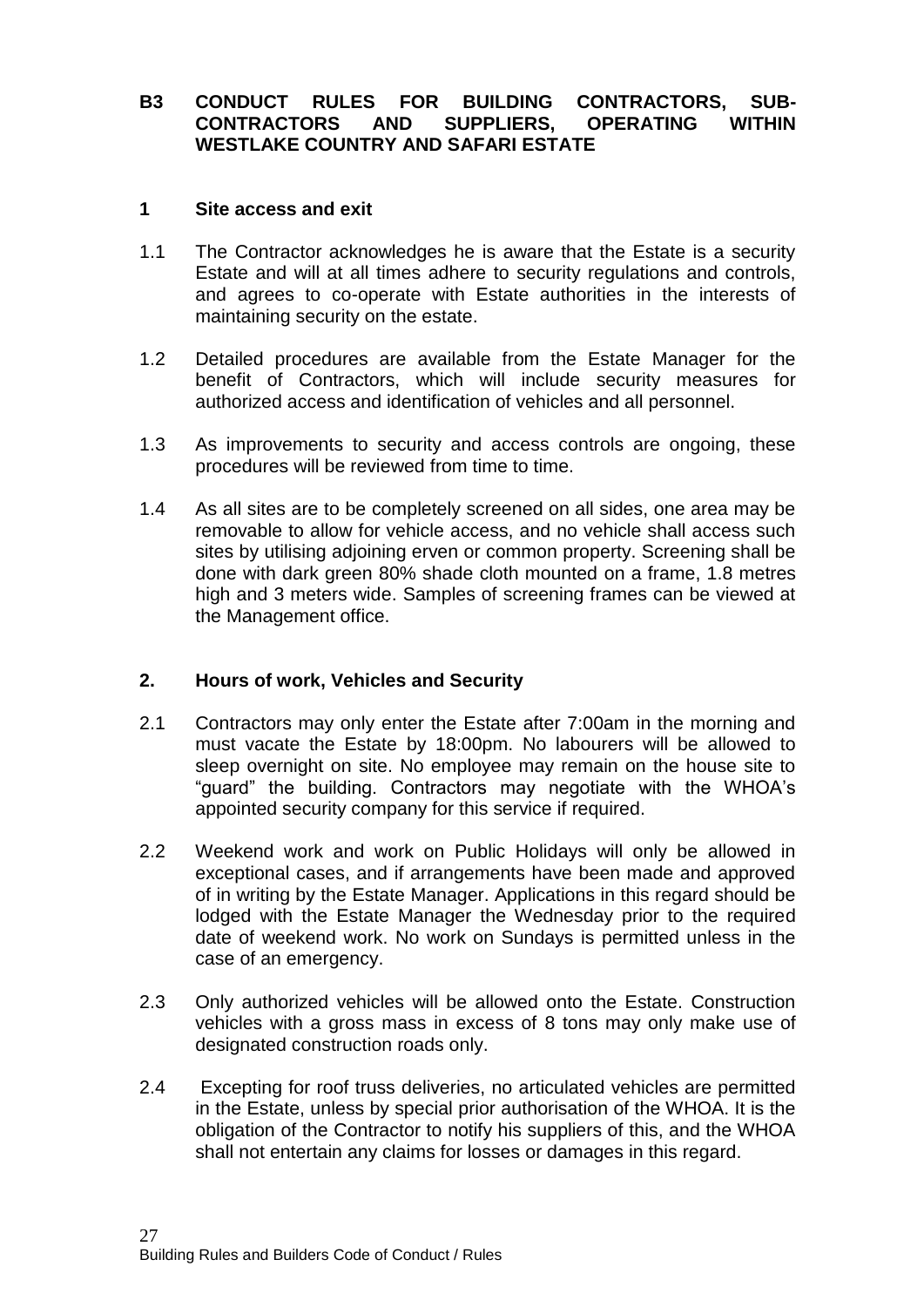- 2.5 Deliveries shall be scheduled for between 07:00am and 17:00pm **on weekdays only**.
- 2.6 Vehicles entering and exiting the Estate may be subject to a search by the Estate Security Personnel.
- 2.7 Tools, equipment, machinery can only be taken out of the Estate if accompanied by a transfer note, signed and stamped by an authorized officer of the Contractor.
- 2.8 Materials can only be removed from site if accompanied by a transfer note signed and stamped by an authorized officer of the Contractor and the WHOA.
- 2.9 Points of access: Contractors shall only access and exit through the Contractors Entrance Gate.
- 2.10 Any contravention of security and access rules will be severely dealt with by the WHOA, and depending on the nature and circumstances, could lead to suspension of building work, and barring of the contractors access to the Estate.
- 2.11 No vehicles will be allowed to cross any part of the wilderness area or to deviate from roads or recognised road routes. No parking on common property will be allowed. Any vehicle contravening this rule will attract a spot fine, be liable for instant removal from the site, and liable for damages sustained.
- 2.12 Vehicles with mechanical legs on trailers must use protection for possible road surface damage.

#### **3. Contractors Labour**

- 3.1 All contractors shall employ their labour in a manner so as to comply with the requirements of the Labour Act, and shall pay all the required taxes for such labour. It is the intention of the WHOA to discourage contractors who use temporary labour to work on the Estate, as this forms a security concern.
- 3.2 Contractors and their staff/labourers are advised to wear clothing, which identifies the company of their employment.
- 3.3 Labourers found without Security Identification, access cards or registration sticker in their ID books, will be removed from the Estate/site by the Estate Security Personnel.
- 3.4 Only under limited circumstances will casual labour be allowed on site. This shall be at the sole discretion of the WHOA.
- 3.5 All workers shall carry their ID Books with registration sticker in it or their access card obtainable from the Management Office at a cost of R25.00 each. Access cards remain the responsibility of the Builder/Contractor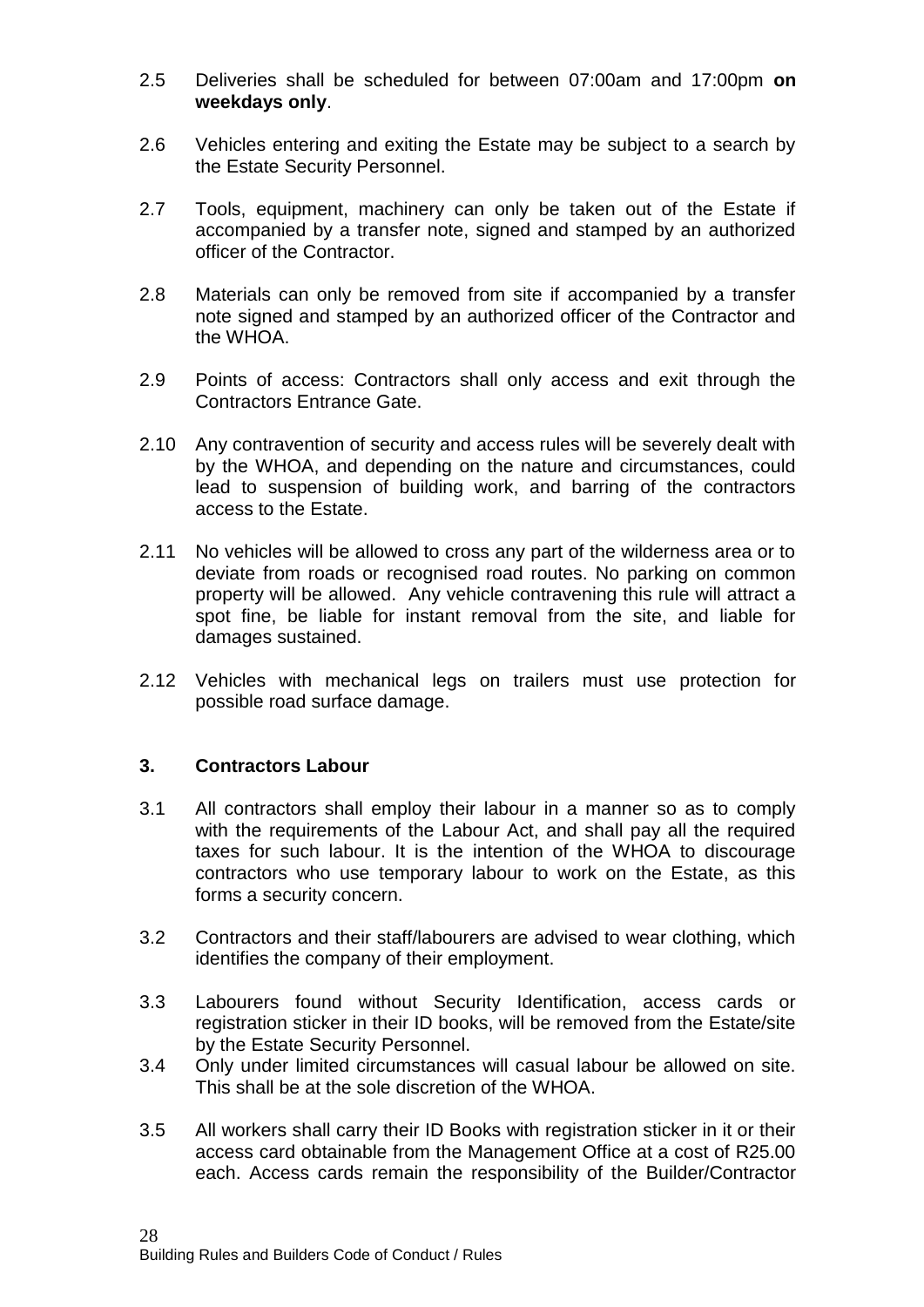after issue. Access cards lost will be re-issued at a cost of R50.00 per card.

## **4. Discipline**

- 4.1 The Contractor is responsible for the discipline of his labour, subcontract labour and delivery personnel on site.
- 4.2 Labourers and contractor's employees are not permitted to walk between the main gate and the house site. Labourers and employees are restricted to the site number shown on their ID Card only.
- 4.3 The employee of any contractor found walking across the wilderness area or moving from stand to stand unsupervised shall be spot fined, and the employee and the contractor liable to instant removal from the Estate if such movement results in any theft, misappropriation of any goods, object, or fauna and flora.
- 4.4 If any contractor or employee is found disturbing or endangering the animal, fish or bird-life, or is found pilfering, stealing or removing material or goods off site without permission or is involved with any form of violence, the employee and the contractor shall be removed from the **Estate**
- 4.5 The Contractor is responsible for all his sub-contractors as well as their deliveries to site, and any damages caused by his own employees subcontractors employed by him or delivery vehicles delivering materials to his site is, and he is liable to pay for any damages that may occur on the site. These damages also include damage to kerbs, roads, plant irrigation, and or damage to private or Estate property.
- 4.6 The WHOA will have the sole discretion as to the nature, extent and value of these damages, and the identification of respective vehicles and persons. The responsible person or contractor has the right of appeal to the board of Directors at the next board meeting.

## **5. Fines and Disciplinary hearings**

- 5.1 It is expected that owner builders, builders and contractors should be fully aware of the rules of the estate, and therefore a verbal warning only will be sufficient to such person to rectify a breach of estate rules. Should such verbal warning not be complied with, a fine may be issued without further notice.
- 5.2 Where the estate manager or the directors determine that a rule has been breached, and a fine is issued, such fine may be appealed to the board, which shall require a majority vote to ratify or overturn such fine. Such majority vote shall be final and no further appeal is allowed.
- 5.3 The fine for a first offence shall be R1,500 for a first offence and R3,000 for a second offence. The fine for a third offence shall be R5,000. Such fines shall be related to a building site, thus a builder may transgress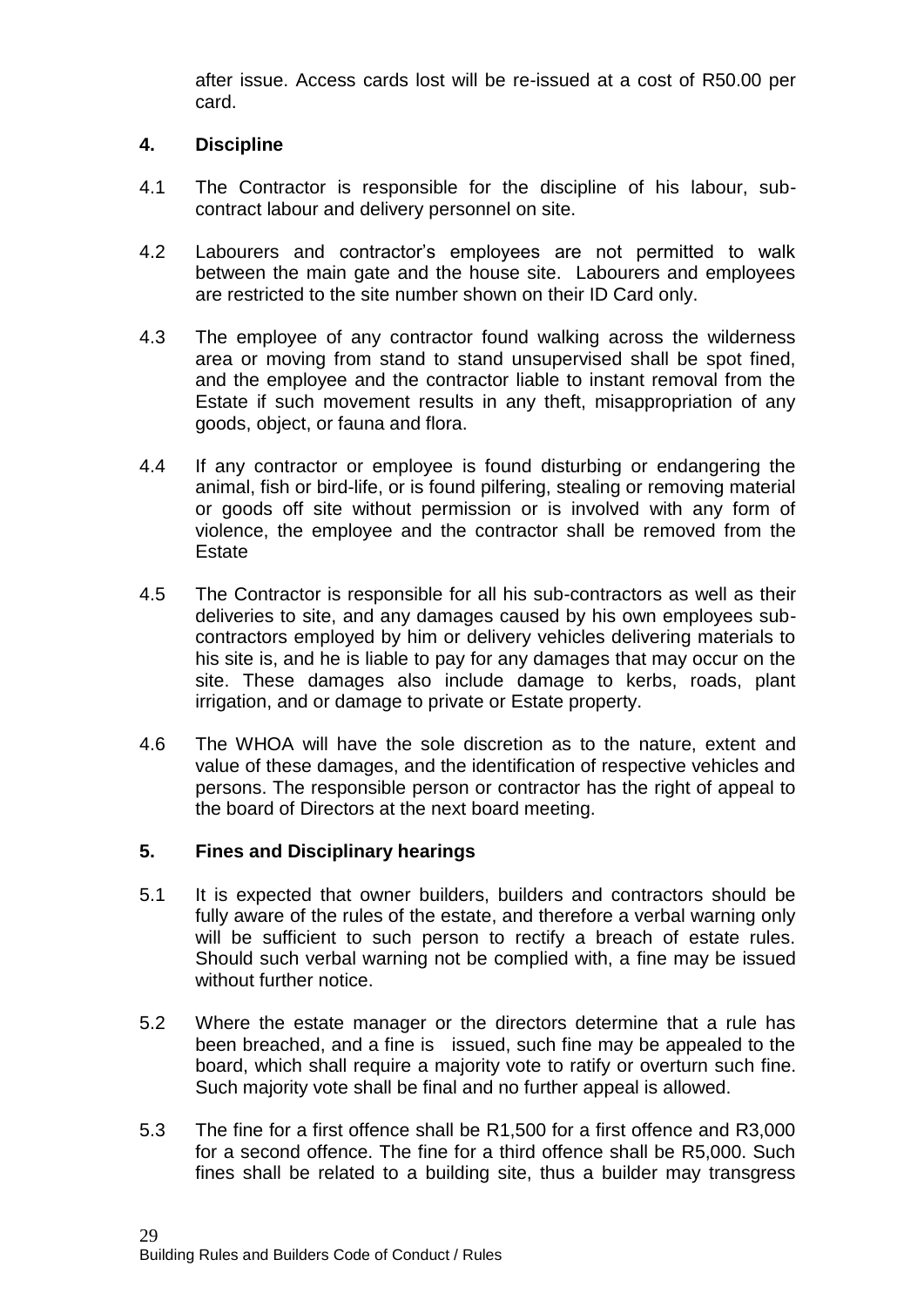three times on any particular site prior to being removed from the estate permanently. The offence or rules transgression shall be deemed to be repeated every 24hours that the offence or transgression remains unresolved over the time limit set by the manager or the board, and further fines may then be levied as if the offence or transgression had been repeated.

5.4 A fourth offence shall result in no fine, but the immediate suspension of building activities, by the contractor or owner builder, until such time as the owner builder or contractor appears before a disciplinary board consisting of the estate manager or his designate, as well as at least three directors, to state reasons why such entity should not be removed from the estate.

Such disciplinary board hearing to be scheduled within 15 days of the notice of the fourth offence being issued.

- 5.5 If the decision of the disciplinary board is to remove the contractor from the estate, such decision shall be ratified by a unanimous vote of all the directors prior to such decision being implemented. The contractor shall have the right to be heard by the full board prior to the vote being taken.
- 5.6 The timing of such removal then is at the discretion of the directors, and may be reached in consultation with the erf owner.
- 5.7 The contractor, sub contractors, home and or erf owner shall have no recourse to the WHOA, the directors, or estate management for damages or losses of any nature whatsoever in the event of a builder, contractor or sub contractor being removed from the estate.
- 5.8 There is no appeal to a ratified decision of the full board of directors to remove a contractor or owner builder from the estate.
- 5.9 In the event of an owner builder appearing before the board on disciplinary grounds, and found to be in breach of the rules, such owner builder shall have the right to build in his/ her capacity as owner suspended, and shall enter into a contract with an accredited Westlake builder to complete the house.

#### **6. Housekeeping and Tidiness**

6.1 The site is to be kept as clean as possible of building rubble and general cleaning and good housekeeping practice must take place during building operations.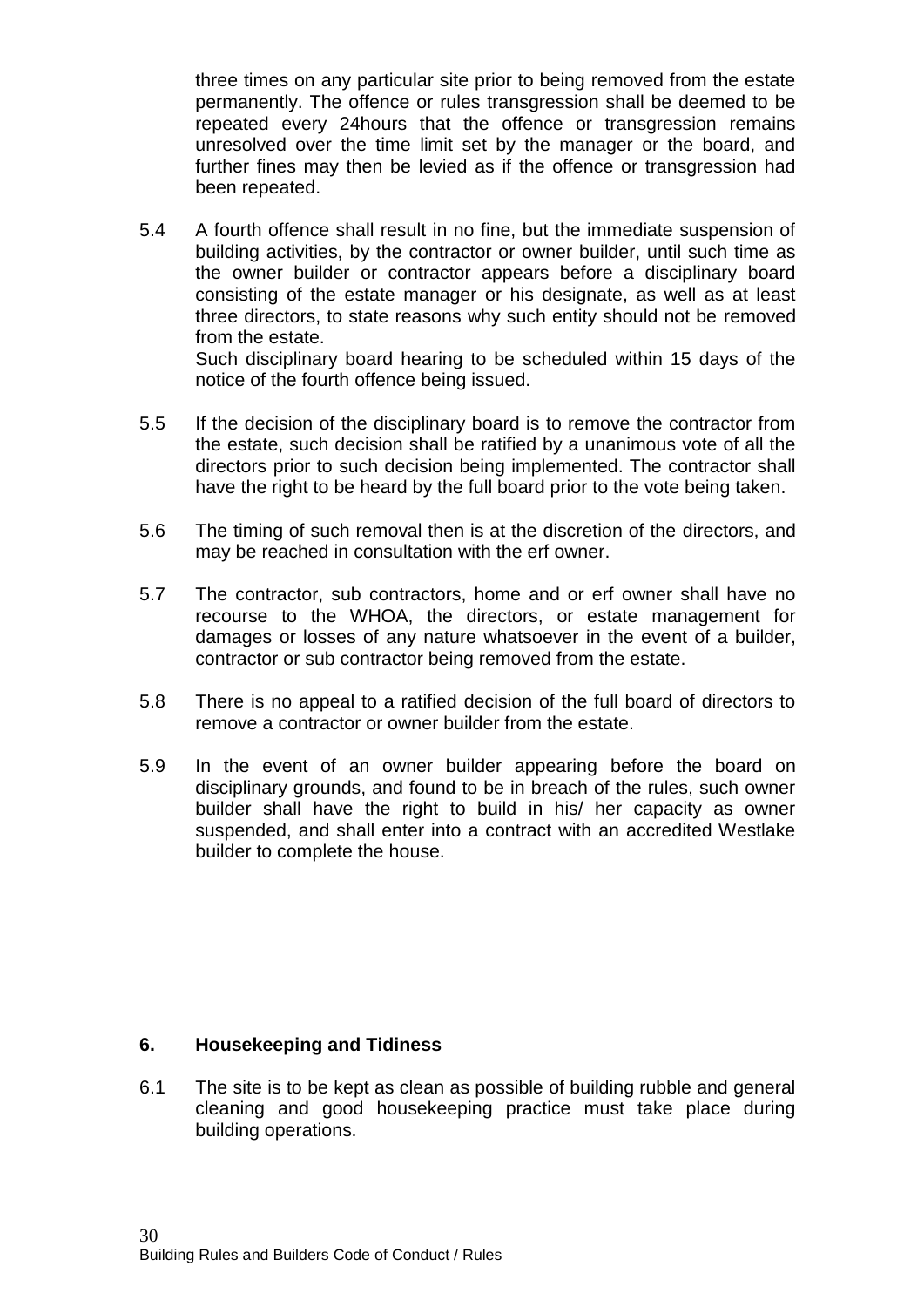- 6.2 No concrete, cement or such may be temporally stored, or mixed or prepared on any of the roadways, kerbs, pavements and adjacent stands.
- 6.3 Materials, which are off loaded by a supplier or Contractor, may not encroach over the sites surveyed pegs, the pavement or roadway. Where suppliers fail to adhere to this, the responsible Contractor shall move the materials immediately. The contractor is also responsible for removal of any sand or rubble that may have washed or moved into the road.
- 6.4 The Contractor is to ensure that the roads and vicinity of his house site is always kept neat and tidy, including if materials or mud or spoil is being driven or dropped onto the road or sidewalk.
- 6.5 The Contractor shall provide a skip on site for rubbish disposal and ensure that the workers use the provided facility and that the rubbish is removed weekly. No rubbish may be burnt or buried on site. No form of paper, cement bags, tile off cuts, ceiling boards, roof tiles, rubble or the like is to be not left lying around, nor be allowed to blow off the site.
- 6.6 Accumulation of hardcore for fill shall be neatly piled.
- 6.7 Being adjacent to the Hartbeespoort Dam and with the wilderness area and dams, pollution and contamination of ground water and run-off water is particularly sensitive. Contractors shall ensure special care in their handling, disposal and cleaning up operations, with particular note to paint, tile grout, tile adhesive, cement and rhinolite, chemicals, oil and fuel etc., special preventative controls must be taken on waterfront sites to avoid spillage.
- 6.8 As the sewer treatment plant for the Estate is privately owned and operated by the WHOA, and can not process unreasonable waste, Contractors shall treat the drains as though a septic tank system, and shall not allow foreign objects, items and construction materials as noted in 4.7 above, to enter the system.
- 6.9 Fires for cooking or other purposes will not be permitted, and Contractors shall ensure approved alternative meal arrangements are made. No firewood may be collected on the Estate.
- 6.10 The Contractor shall provide approved portable chemical toilet facilities for the workers at each site. Toilet and changing facilities shall be suitably positioned screened, and kept hygienic.
- 6.11 Construction materials may only be delivered to the house site on an asneeds daily basis for installation by latest the Friday of that week, and surplus materials must not be allowed to visibility accumulate on the house site.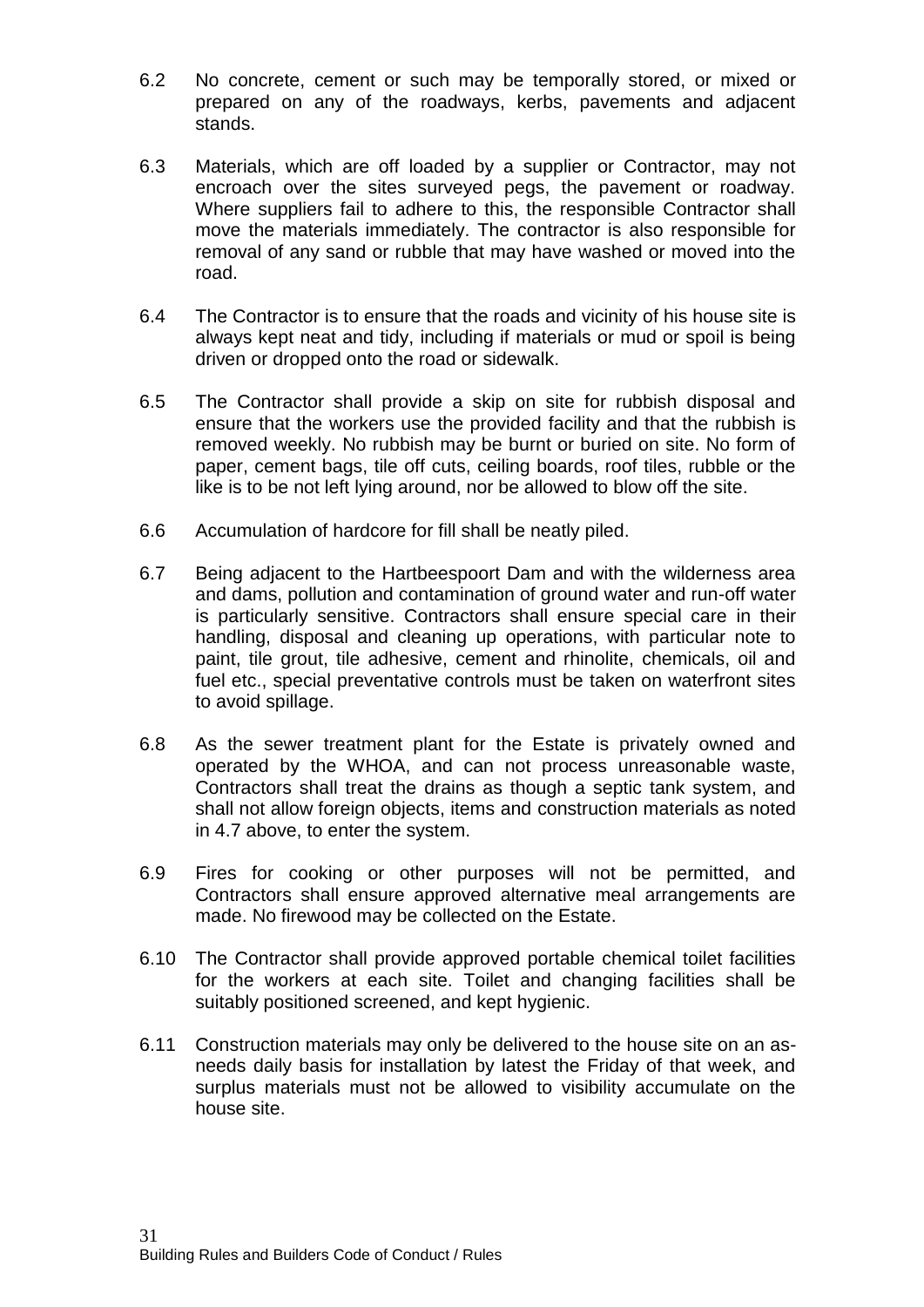- 6.12 The completion approval by the WHOA includes for the site to be entirely cleared of all rubble, surplus materials, and be impeccably clean, and the verge re-instated, all to the satisfaction of the WHOA.
- 6.13 Contractor's vehicles shall not be parked or left in the road and shall be removed from the estate at night.
- 6.14 The use of adjoining stands common areas or sidewalks for the purpose of building or storage is expressly prohibited, and the contractor shall be removed from the estate permanently after one warning if found to be in breach of this rule.

#### **7. General**

- 7.1 The speed limit is 30km/h and speeding and reckless driving will not be tolerated. Due care must also be taken by all vehicles not to block the thoroughfare of roads.
- 7.2 No pets, birds, or domestic animals of the contractors' will be permitted onto the Estate.
- 7.3 Noise reduction is essential, and Contractors shall endeavour whenever possible to limit unnecessary noise, especially employee loud talking, shouting or whistling, radios, sirens or hooters, motor revving etc.
- 7.4 Contractors are expected to conduct their operation in a legal and cooperative manner. Should the WHOA have a concern with the conduct of the Contractor, his sub-contractors or his suppliers and any of their employees, the WHOA may rectify as deemed necessary an/or reserve the right to suspend building activity either indefinitely or until such undesirable conduct is rectified, which it may do so at any time and without notice, and without recourse from the owner and/or Contractor and/or sub-contractor, and/or supplier.
- 7.5 Dishonesty, misrepresentation to estate management or theft of any nature by a contractor shall result in immediate removal from the estate.
- 7.6 All sites shall be screened on all sides by a 1.8 meter x 3 meter high dark green 80% shade cloth panels, which shall be supported by Yposts.
- 7.7 Shade cloth shall follow the exact boundary of the erf and no material shall protrude beneath it onto adjacent erven, common property or sidewalks.

#### **8. Acknowledgement**

The contents of this document is fully understood by the signatories as appear in (9) below and the signatories undertake to comply with the above rules, in addition to any further controls which may be instituted by the WHOA from time to time in the form of a written notification and to ensure compliance by and sub-contractors employed by the